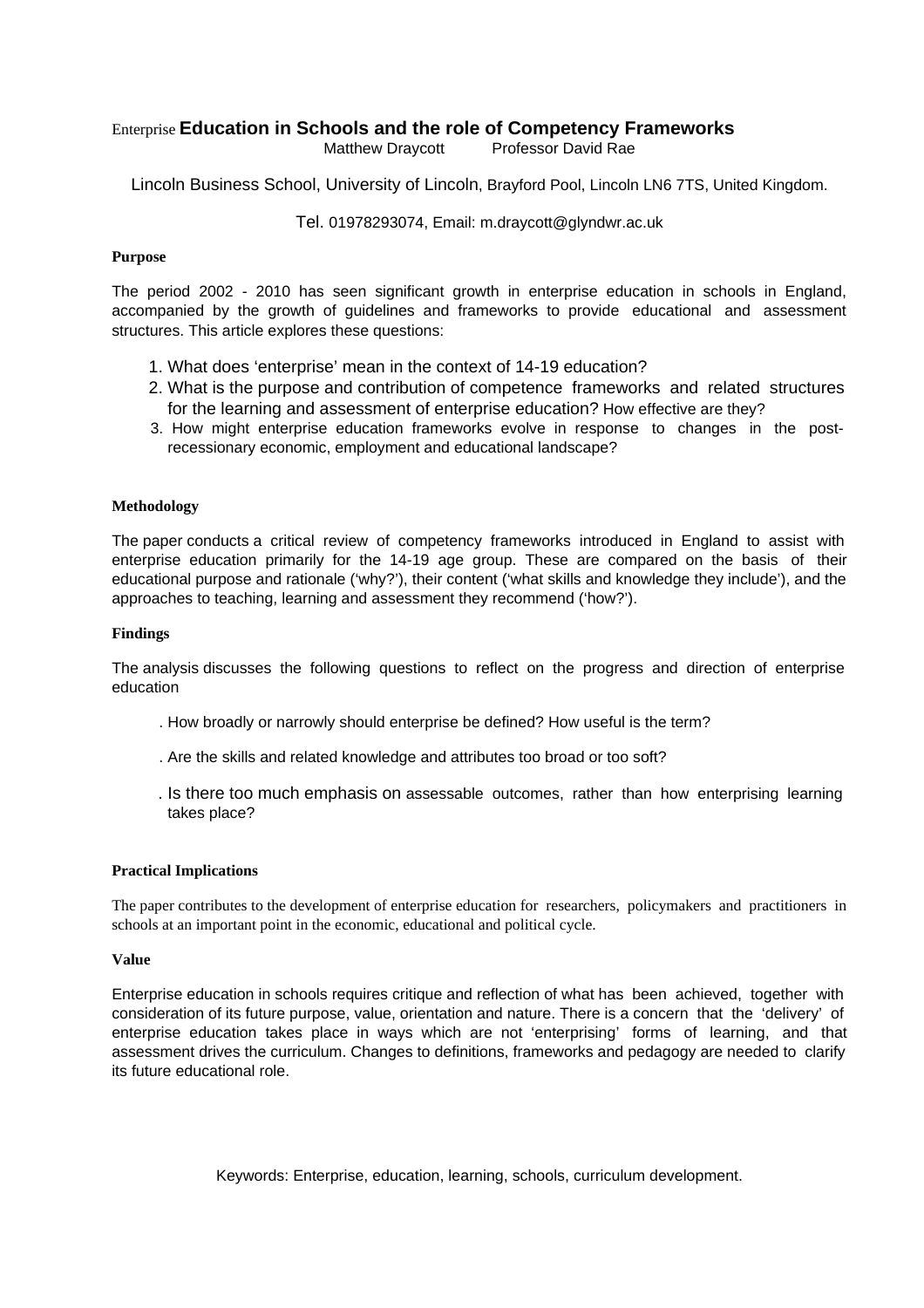# **Enterprise Education in Schools and the role of Competency Frameworks**

### **Introduction**

The period between 2002 and 2010 saw significant growth in enterprise education activities in schools in England, arising from political and educational directives to enhance the business, enterprise, financial awareness and literacy of school pupils (Davies 2002). This has been accompanied by the growth of guidelines, and frameworks aiming to provide educational and assessment structures.

The article explores three research questions:

- 1. What does 'enterprise' mean in the context of 14-19 education?
- 2. What is the purpose and contribution of competence frameworks and related structures for the learning and assessment of enterprise education? How effective are they?
- 3. How might enterprise education frameworks evolve in response to changes in the postrecessionary economic, employment and educational landscape?

It discusses theories, policies and practices relating to enterprise education in the English secondary school sector, contributing new ideas on enterprise education at an important time. It examines the literature surrounding enterprise education and reviews a range of competency frameworks introduced to assist enterprise education for the 14-19 age group.

These are compared using discourse analysis of their educational rationale ('why?'), ontology and content ('what enterprise skills and knowledge they include'), pedagogy of teaching, learning and assessment ('how can enterprise be learned?') and philosophy (how does enterprise benefit the learner?).

#### **Critical Literature Review**

The literature on enterprise education in schools comprises research papers, government and policy reports covering educational practice over two decades. This scholarship is summarised in Table 1.

#### **Table 1: Review of the Enterprise Education Literature summarising key ideas**

| Name, Date                       | Enterprise Education Concepts                                                                                  |
|----------------------------------|----------------------------------------------------------------------------------------------------------------|
| Johnson, 1988                    | Enterprise education aims to develop wider business competences for self                                       |
|                                  | employment, employment or outside conventional jobs                                                            |
| Caird, 1989-93                   | Proposes research to understand what it means to be enterprising and its                                       |
|                                  | links to entrepreneurship. No theory of enterprise behaviour meaning the                                       |
|                                  | term "enterprise education" may be flawed                                                                      |
| Richie, 1991)                    | Enterprise education has unproven links between education and economic                                         |
|                                  | performance.                                                                                                   |
| Caird, 1992                      | A discussion of enterprise competencies which ends by concluding that                                          |
|                                  | there is still no clear understanding of what enterprise competency means                                      |
| Briga Hynes, 1996                | Enterprise is activities which enable an individual to develop knowledge,                                      |
|                                  | skills, values & understanding beyond a narrow field of activity                                               |
|                                  | Gibb 1987, 1993, 1998, Conceptual models for enterprise learning and education pedagogy,                       |
| 2002, 2008                       | learning outcomes and assessment.                                                                              |
|                                  | Gorman, Hanlon & King, Distinguish entrepreneurship, enterprise & small business management                    |
| 1997                             | education from management education                                                                            |
| Leskinen, 1999                   | Enterprise education will fail if narrowly conceived as setting up a                                           |
|                                  | business                                                                                                       |
| Shacklock, Hattam and            | UK enterprise education is contradictory, reliant on business rhetoric                                         |
| Smyth, 2000                      |                                                                                                                |
| Dwerryhouse, 2001                | Enterprise education blurred with other educational agendas such as Work                                       |
|                                  | Related Learning                                                                                               |
| CEI Report, 2001                 | General review of enterprise education based on sample studies                                                 |
| Kirby, 2002                      | Traditional methods of education inhibit the development of<br>entrepreneurial skills                          |
|                                  |                                                                                                                |
| Davies Report, 2002<br>Rae, 2003 | Review of enterprise education policy<br>Opportunity-centred andragogical approach to entrepreneurial learning |
| Ofsted, 2004                     | Follows the Davies report; few schools saw enterprise as part of a                                             |
|                                  | coherent curriculum linked to Work Related Learning                                                            |
|                                  |                                                                                                                |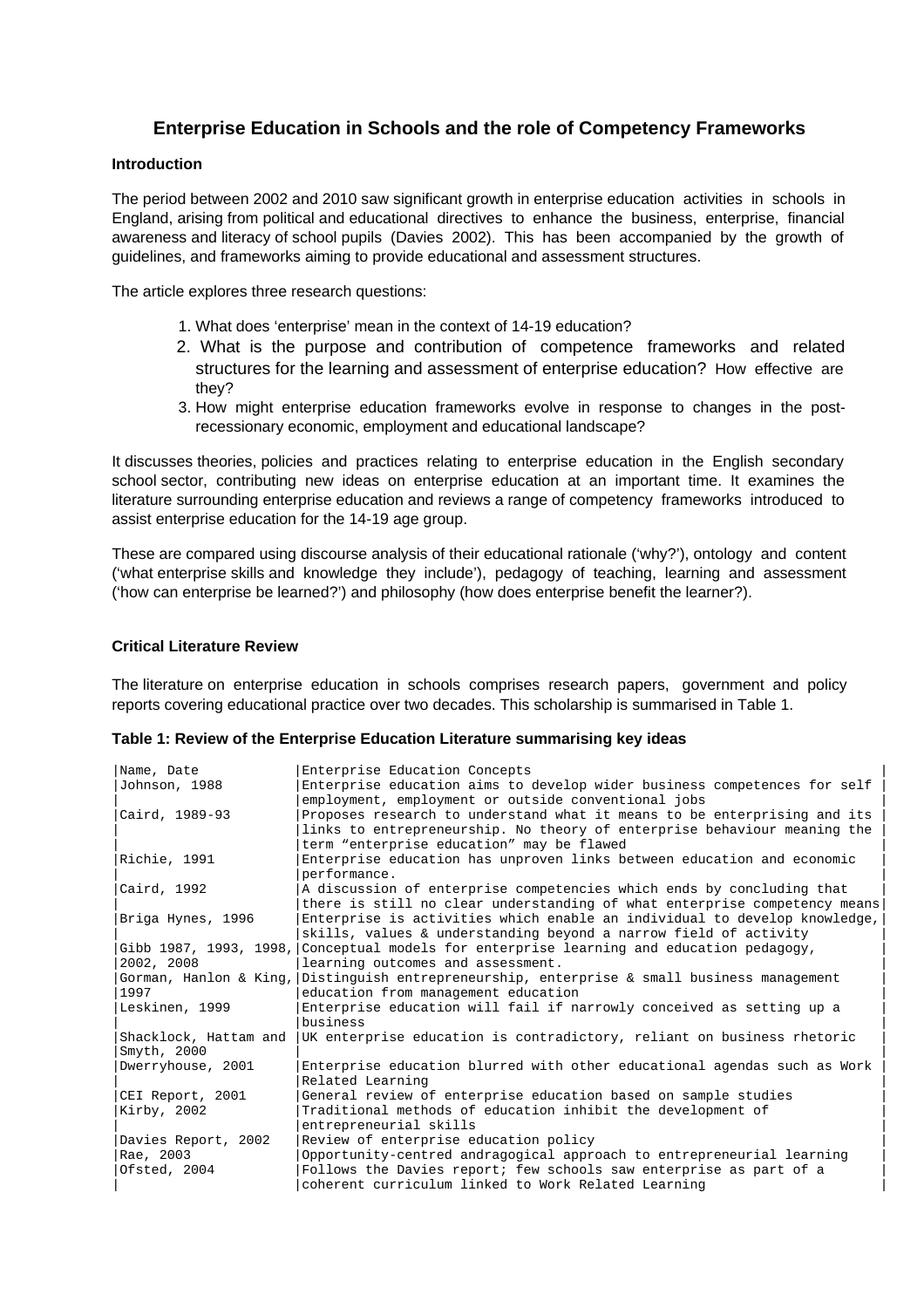| Hytti and O'Gorman,   | Enterprise is broad and adaptable, often used to deliver entrepreneurial                      |  |
|-----------------------|-----------------------------------------------------------------------------------------------|--|
| $12004$               | (business start) training rather than other more creative elements                            |  |
|                       | Galloway et al., 2005 The emerging nature of enterprise in schools following the NFER base on |  |
|                       | teacher and student led assessment of enterprise                                              |  |
| Jones, 2006           | Enterprise education creates a learning environment mimicking an                              |  |
|                       | entrepreneurs way of life                                                                     |  |
| NFER, 2008            | Approaches for assessing enterprise capabilities                                              |  |
| World Economic Forum  | Rationale for enterprise education based on international 'best practice'                     |  |
| Report (WEF), 2009    | evidence                                                                                      |  |
| McLarty et. al., 2010 | Evaluation of Enterprise Education in England, focusing on funding.                           |  |

Three themes emerge from reviewing these sources which were unresolved over 20 years (CEI, 2001): the ontological confusion surrounding enterprise as a distinct area of study from business or entrepreneurship; defining assessable competences for enterprise; and creating a pedagogy to provide this learning.

The earliest academic work on enterprise education (Caird, 1989a, 1989b, 1990a, 1990b, 1992; Johnson, 1983, 1988; Caird and Johnson 1988) included specific papers examining enterprise competencies from Scotland and its national drive on encouraging enterprise education for economic growth. An early definition of enterprise competency was:

'Enterprise competencies consist of knowledge (about the specific project or business), specific projects skills and general capability; that is, the ability or predisposition to set up and run projects' (Johnson 1988 in Caird 1992 p7).

This was grounded in the discourse of business start-up, favoured by universities and business, but many training agencies and schools developed more broadly-based competencies and 'soft' skills; personal attributes linked to career development and work relationships, fitting a broader range of educational agendas (Garavan et al. 1995).

These variants contribute to the ontological confusion surrounding enterprise as: either a set of either 'soft' interpersonal skills (Davies, 2002) or functional entrepreneurship (WEF report, 2009). The term 'enterprise competency' operationalises these approaches into assessable curricula for implementation in schools. Caird (1992) categorised the range of 'enterprise' skills into seven groups, noting the breadth of skills, lack of specificity and rationale for the concept of enterprise competency.

- Personality Variables
- Communication Skills
- Managerial Skills
- Analytical Skills
- Career Skills
- Knowledge
- Attitudes

The Institute for Public Policy Research (IPPR) in 'The Entrepreneurial Society' (1998), arguing for the introduction of enterprise and entrepreneurship into school and Higher Education curricula, based on the perceived importance of enterprise in education for the development of the UK economy. This advocated a practical 'Young Enterprise' (YE) approach using simulated experiences of starting and running businesses to develop young people's business and 'softer' skills.

- Practical Business Experience
- Team Working
- Problem Solving and Negotiation
- Communication of Ideas
- Enterprise Skills
- Planning and Presenting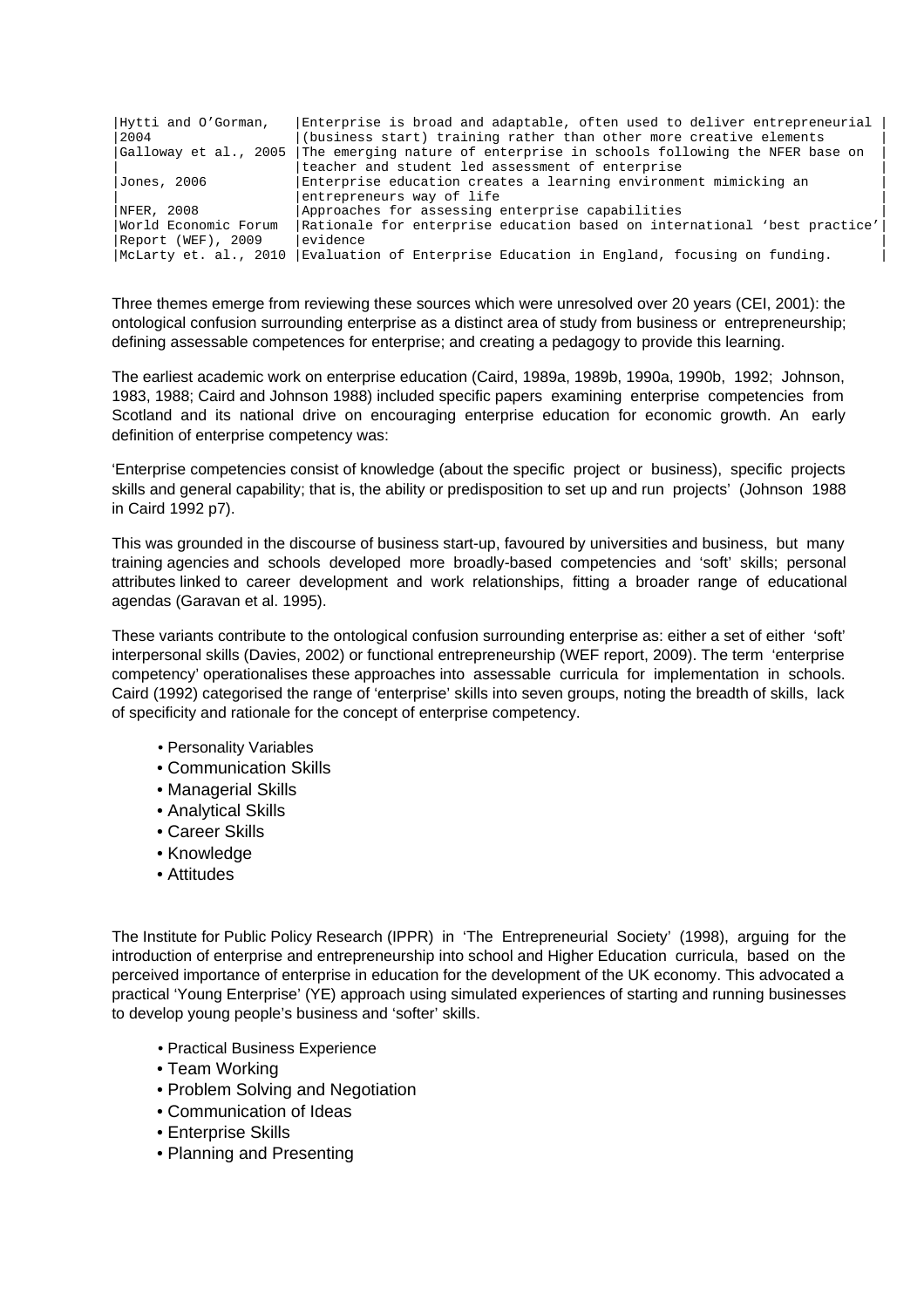Academics have worked to clarify understanding of the blurred boundaries between enterprise education and work related learning (Dwerryhouse, 2001), action learning (Revans, 1991), experiential learning (Kolb, 1984) and entrepreneurial learning (Rae, 2000). Alan Gibb, (1993, 1997, 1999) one of the foremost contributors, consistently argued for an holistic understanding of enterprise education with an explicit set of enterprising behaviours, skills and attributes (Gibb, 2008), and a learning environment which simulated the small business based on an andragogical rather than pedagogical approach to learning. He also emphasised a deep-rooted cultural conflict between control-centred and enterprising learning.

There is an orthodoxy that enterprise education should adopt the entrepreneurial process as a starting point (Gibb 1993, Gibb and Cotton, 1998), using action learning to deliver curricula (Leitch & Harrison, 1999; Jack & Anderson 1999; Fiet, 2000, Jones & English 2004). These approaches encapsulate the pedagogical debate: is enterprise best taught or learned? How effective is a curricular, teaching-led approach in comparison with an enterprising approach to learning through exploration and discovery learning in conditions of controlled risk and uncertainty?

In 2001 the CEI launched the first national investigation into enterprise education, concluding that enterprise was a confused field without distinct understanding and lacking in academic research, with few people other than Gibb making a useful contribution to the field of either enterprise or entrepreneurship education. Specific agencies such as YE, Prince's Trust and NatWest commissioned studies to evaluate their programmes (Hayward, 2000; Shutt, Sutherland and Koutsoukos, 2001; MORI, 2001, Schagen and Macdonald, 1998; Horne 2000).

The Davies Report (2002) followed the CEI investigation, based on a review of 17 schools which offered some form of enterprise education, arguing the case for enterprise education as a driver in improving the economy, and defining enterprise competency as:

'The ability to handle uncertainty and respond positively to change, to create and implement new ideas and new ways of doing things, to make reasonable risk/reward assessments and act upon them in one's personal and working life.' (Davies 2002, p18).

It specified knowledge and understanding of concepts; skills; attitudes; financial literacy; and economic and business understanding. The key elements of the report are summarised in Table 2. The Davies report provided workable definitions, but while the concepts of financial literacy and economic and business understanding added breadth to enterprise; the knowledge, skills and attitudes presented were little different from those of twelve years earlier, retaining their tensions and ontological confusion.

#### **Table 2: Key Themes in the Davies Report 2002**

| Page                                     | Theme                                                                                 |
|------------------------------------------|---------------------------------------------------------------------------------------|
| Number                                   |                                                                                       |
| 21                                       | Enterprise situated within Economic and Industrial understanding and Work Related     |
|                                          | Learning.                                                                             |
| 25                                       | The possibility of enterprise "being lost" within citizenship specifically Personal,  |
|                                          | Social and Health Education (PSHE) which also delivers financial and economic         |
|                                          | understanding.                                                                        |
| 27                                       | The limited experience of teachers in delivering enterprise education.                |
| $\begin{array}{c} 30 \\ -30 \end{array}$ | Children regard business people and entrepreneurs as generally positive role models.  |
| 36                                       | Confusion and lack of agreed definitions limit the ability of schools, brokers and    |
|                                          | businesses to work together.                                                          |
| 36                                       | Little systematic, national monitoring of enterprise education                        |
| 37                                       | Schools are overloaded with initiatives and need to be convinced of the effectiveness |
|                                          | of engaging in other activities                                                       |
| 38                                       | DfES must provide 'Clear quidance which explains what is meant by enterprise          |
|                                          | education'                                                                            |
| 40                                       | Richest learning opportunities are offered by mini company schemes or community       |
|                                          | projects                                                                              |
| 51                                       | Teachers need professional development of enterprise and industry knowledge and       |
|                                          | practice                                                                              |
| 53                                       | Need to improve levels of business engagement in education                            |
| 56                                       | Need for better evaluation                                                            |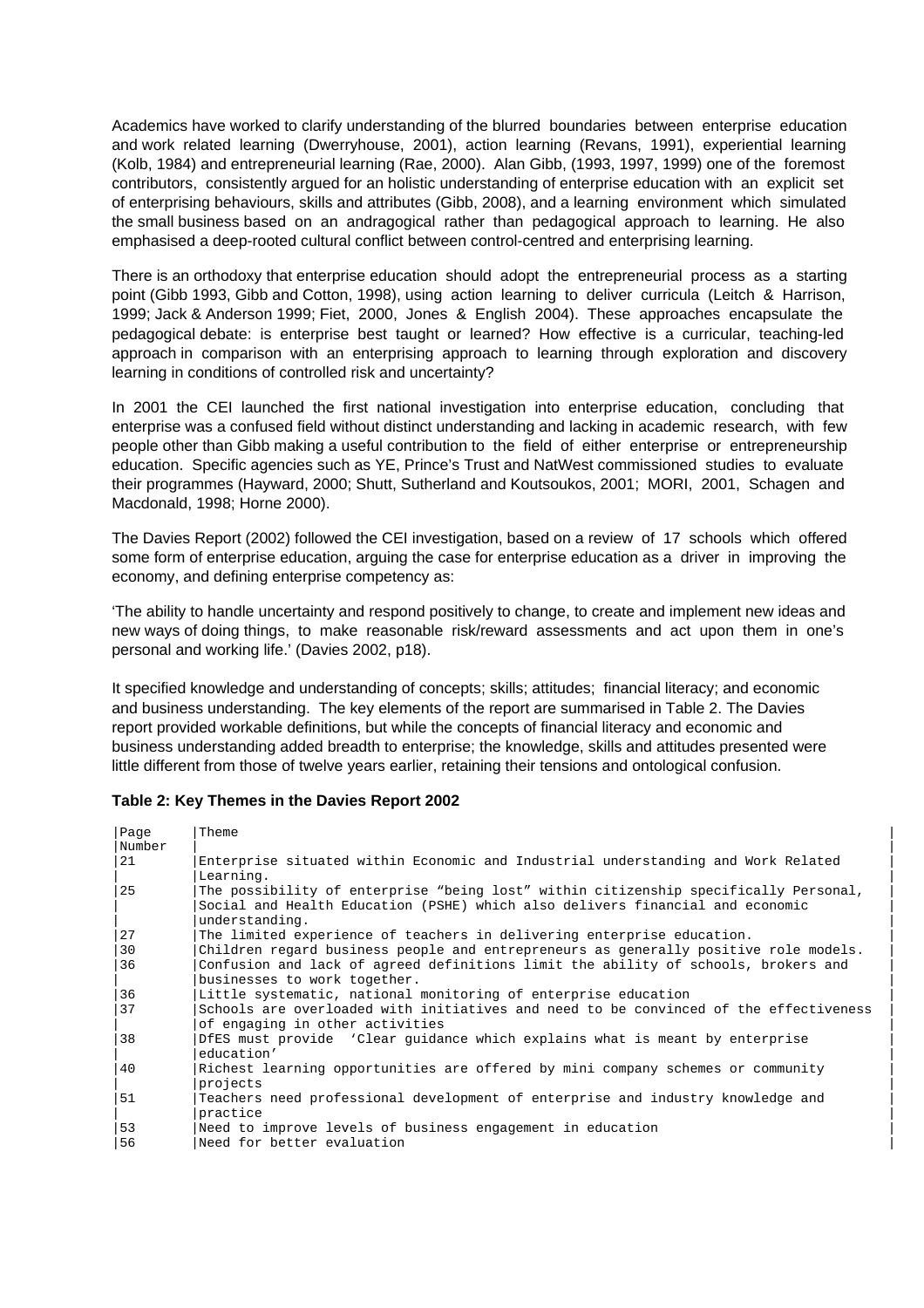The foregoing summary of literature suggests a confused agenda, fraught with tensions between ontology, pedagogy and assessment. The voices of educators in the school sector and of students are significantly absent in a discourse dominated by political ideology and educational policy guidelines and frameworks, addressed in the next section.

### **Policy Literature**

There is a growing literature of official international publications focusing on enterprise and entrepreneurial education in the secondary sector (Gibb, 2008; Wilson and Mariotti, 2009). In the USA entrepreneurship has been seen as the key driver of economic growth, (Wilson and Mariotti, 2009) and education policy, supported by business, has been shaped to meet these demands. In Europe the picture is more complicated, and the topic has been the subject of extensive debate (European Commission 2002, 2006a, 2006b, 2006c) with countries such as Norway and Austria focussing on entrepreneurial development while Finland, for example, has chosen to pursue a national strategy centred on life skills and employability at all levels of education (McLarty et. al., 2010), to enhance an entrepreneurial spirit make entrepreneurship a more attractive career choice. Finland is exceptional, generally entrepreneurship education and training in schools internationally has received low ratings every year since expert surveys commenced in 2000 (Martinez et al., 2010 p16), reflecting its priority in national educational policies.

In 2004 Hytti and O'Gorman reviewed 50 enterprise education programmes over four countries. They argued that the definition of enterprise education was less important than the understanding of enterprise as a subject which encompasses elements of business and entrepreneurship but which requires training of specialist staff. One possible way to provide a clear definition of enterprise ontology coupled with pedagogy and assessable competencies was presented by the US based Network for Teaching Entrepreneurship (NFTE) in its 2009 report for the Word Economic Forum (WEF): 'Educating the Next Wave of Entrepreneurs.' It presents 12 'competencies' that every young person should learn about before leaving secondary education (p31). These are rooted in the ideology of US, capitalist, free-enterprise, involving both formal and informal education systems, teachers, families and entrepreneurs; using the latest technology with real scenarios and experiences. This approach develops cognitive change with both theory and practice.

The UK, and Ireland, have distinctive national strategies for enterprise education in focussing on a broad, skills-based definition of enterprising behaviour, applicable not only to business venturing but also to increasing employability (Davies, 2002; McLarty et. al., 2010). This has influenced changes in policy at a European level, which have seen the rationale for enterprise education shift from the creation of employment via entrepreneurship to the improvement of international competitiveness, through the development of a skilled workforce, and an 'innovation driven' approach to enterprise teaching and learning (Lisbon Agenda, 2000; Martinez et al., 2010). This is reflected in the UK's educational policy which has moved from the Technical and Vocational Education Initiative in 1982, through the Education Reform Act in 1988 and business engagement through the Education Business Partnerships (EBP's in 1992 to focus on creating a more flexible, creative, opportunity seeking and free thinking workforce (Gibb, 2008). This is evidenced by the introduction of Personal, Social, Health and Economic (PSHE) in 2000, vocational GCSEs in 2001, Personal, Learning and Thinking Skills (PLTS) in 2007 and new Diplomas in 2009.

However, competing educational initiatives have bedevilled implementation of the policy, not its ethos. Following the Davies Report, the government made it mandatory from 2005 for every student in Key Stage 4 to receive the equivalent of five days of enterprise education per year, and committed £275 million to the development of enterprise education between 2005 – 2011, the majority being given directly to schools as non-ring-fenced funding.

In preparation, the Centre for Education and Industry at Warwick University (CEI) assumed the management of 151 'pathfinder' projects across '400 schools over two years (Ofsted, 2004) to evaluate potential methodologies for delivering enterprise education. This led to the development of enterprise education material on the 'teachernet' website, compiled by CEI to offer guidance and case studies to help schools develop programmes for enterprise education.

Two advisory bodies support the development of enterprise education: the Specialist Schools and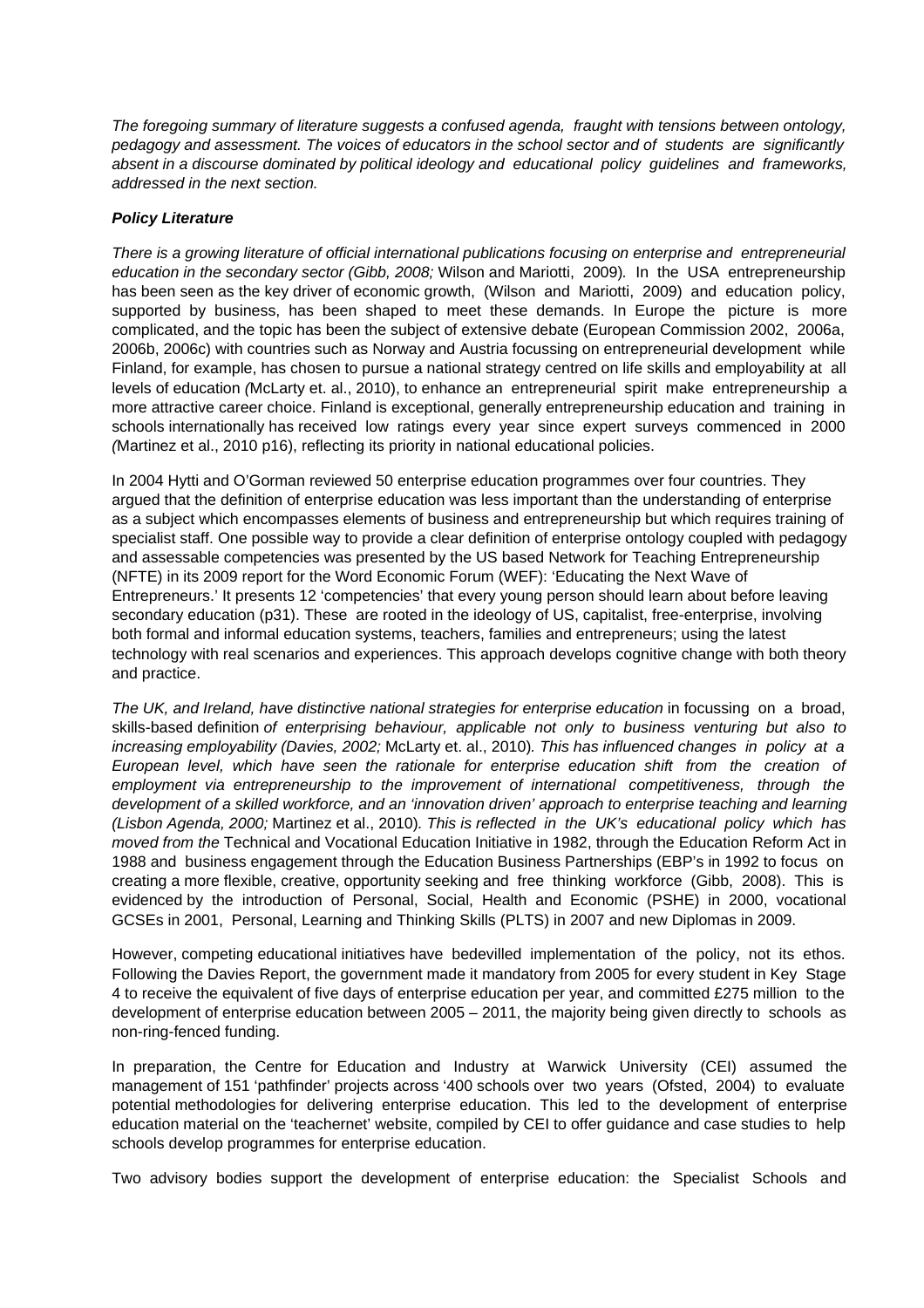Academies Trust (SSAT) who oversee the Enterprise Learning Partnerships (ELP's); and Ofsted, the schools' inspectorate. There is almost no research available on the impact of the ELP network making it difficult to assess how it has contributed to the field, other than acting as a secondary funding body, and there is little evidence that the ELPs have played a significant role in the development of enterprise education (McLarty et. al., 2010). Ofsted inspect enterprise as part of institutional, subject and survey inspections. These assess the shared understanding of enterprise; learning outcomes and assessment; provision for all students; evidence of achievement; and management of enterprise education. Ofsted reports on this topic (2004, 2005 and 2007) have found a lack of consistency in the planning, delivery and assessment of enterprise education.

Other than the minimum requirement of engagement hours and the online guidance, there have not been explicit policy guidelines for schools on enterprise education, its application or monitoring, and it appears as an element in other agendas and policies, as one of six cross-dimensional themes in the wider curriculum (QCA, 2009) which is not of core interest to the schools inspectorate. The recent review of enterprise education in schools shows very little progress in the field (McLarty et. al., 2010) and recommends updating guidance on the implementation and assessment of enterprise educational strategies, improving local networks, and reviewing the role of Ofsted in assessing provision. Wales and England have a similar policy ethos, however in Wales there is a national Youth Enterprise Strategy which provides central guidance and resources, subject specialists in every institution and integration into the national inspection framework; Wales is commended as a leader in enterprise education in Europe (McLarty et. al., 2010).

In conclusion, the policy literature presents little more definitive guidance on enterprise than academic research, it is also very diverse, with many contributors and requirements for enterprise education to fulfil. It highlights that the policy ethos and its ideology is less to blame for the confusion over enterprise education in England than the implementation of policy which has failed to embed enterprise at the heart of the curriculum.

Having established an overview of the academic and policy literature, we move to review current practice in relation to two essential questions:

- What does 'enterprise' mean in the context of 14-19 education?
- What is the purpose and contribution of competence frameworks and related structures for the learning and assessment of enterprise education? How effective are they in enabling student learning?

#### **Research Method**

The research consisted of desk research on the academic and policy debates; and data collection of a selection of enterprise competence frameworks. These aim to provide educational and assessment structures for enterprise learning and have seen increasing use since the formal introduction of enterprise education in 2005. The reviewing aims to reveal whether enterprise education has developed a distinctive pedagogy which can be assessed for educational impact.

Thirty organisations who had produced local frameworks for provision of enterprise education, definition and assessment were approached. These included Local Enterprise Grant Initiatives (LEGI), schools and colleges, enterprise education companies and Local Education Authorities (LEA's). They were asked to share their competency frameworks of lists of skills for enterprise education, or other literature specifying the enterprise skills their work aimed to develop. Other publicly available frameworks including the Small Firms Enterprise Development Initiative (SFEDI) and the Institute for Leadership and Management (ILM) award in preparing for business enterprise were included.

Fewer than one in three organisations responded and ten different frameworks were collected in total. However, these are reasonably representative of current practice. A comparison of the frameworks was conducted, using narrative analysis, based on the concept of phrase families, to identify points of consonance and difference. The use of phrase families stems from the principle that many of these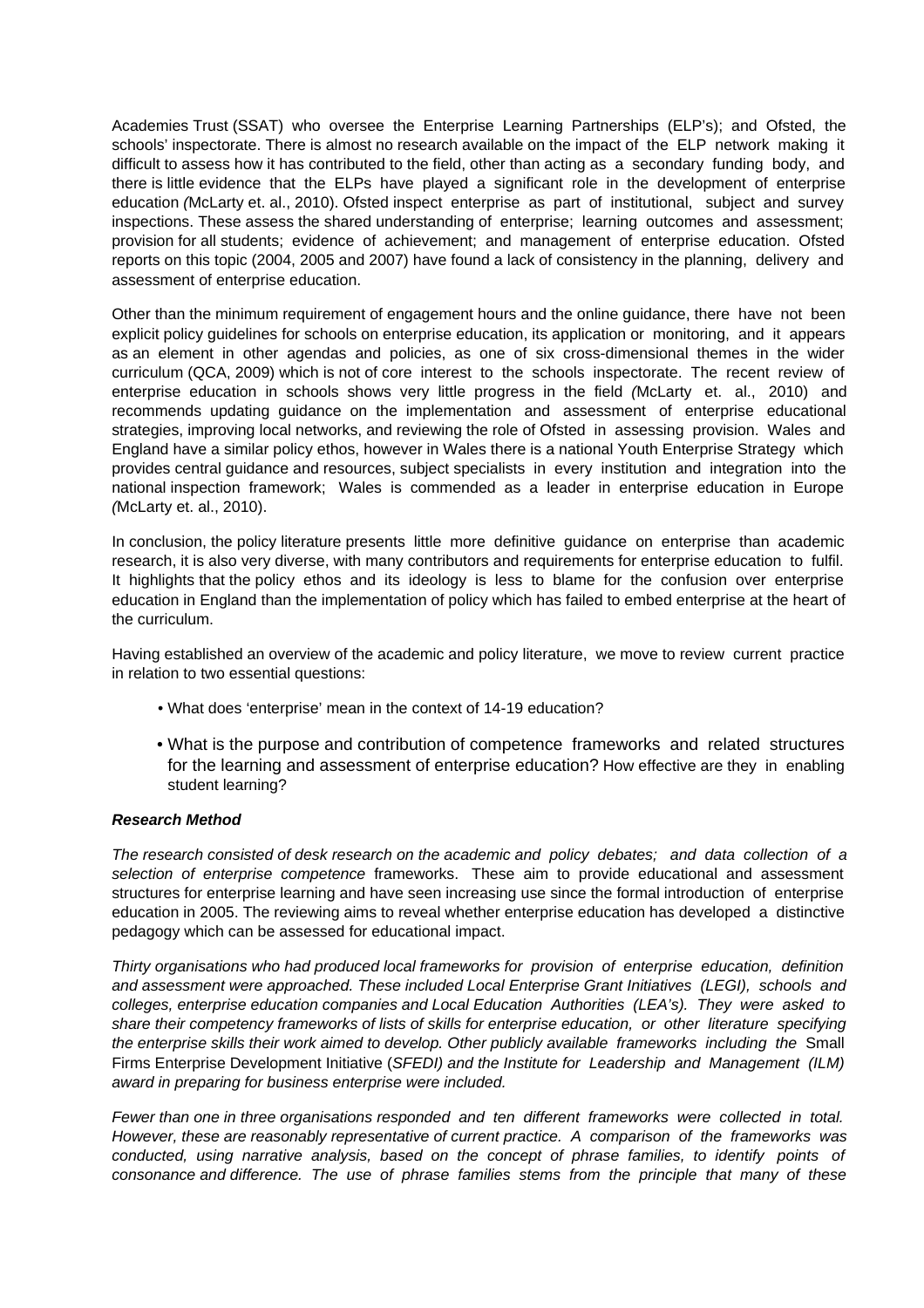frameworks use linguistic terms to convey similar or closely related ideas, such as skills which, whilst semantically different can be taken to represent very similar concepts, literally or ontologically, as shown in the example of teamwork presented in Figure 1. Sixteen phrase families were developed from the analysis of the frameworks.

It was evident in most cases there was little semantic difference between most of the skills in the frameworks; the differences tending to be in how the skills were grouped into categories. To illustrate this, the frameworks were shown in a grid (Appendix Table 1) using the 16 phrase families, using the longest list of competencies from Blackpool and comparing them with each other. They were also compared with the Davies, Network for Teaching Entrepreneurship (NFTE), Small Firms Enterprise Development Initiative (SFEDI) PE1 Standards and the Institute for Leadership and Management (ILM) Level 2/GCSE Qualification in Preparing for Business Enterprise sets of skills. Those 'orphan' skills which had no direct match across the frameworks were included in Appendix Table 2 to allow for comparison. The next section discusses these findings in detail.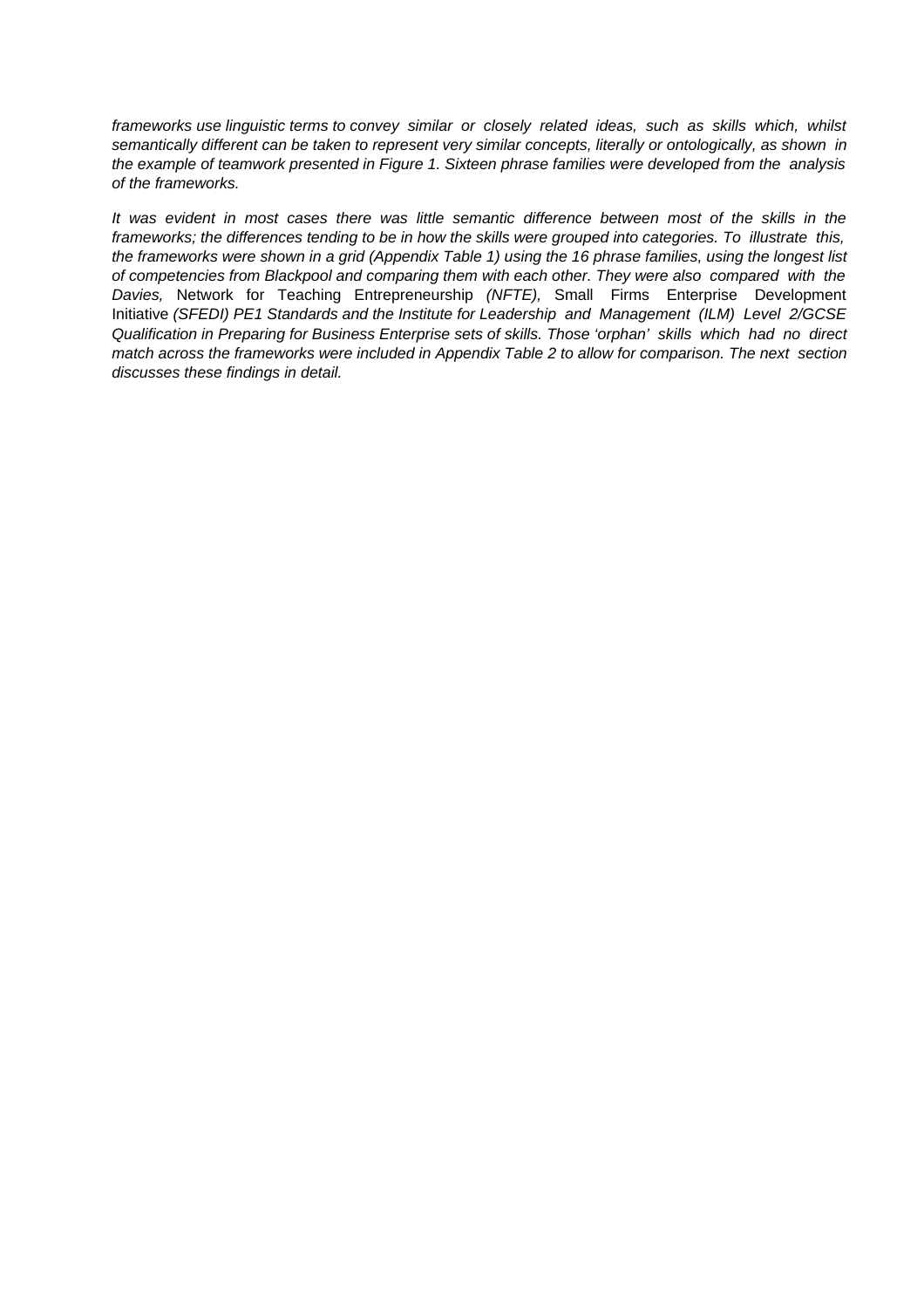**Figure 1: Teamwork Phrase Family**

[1]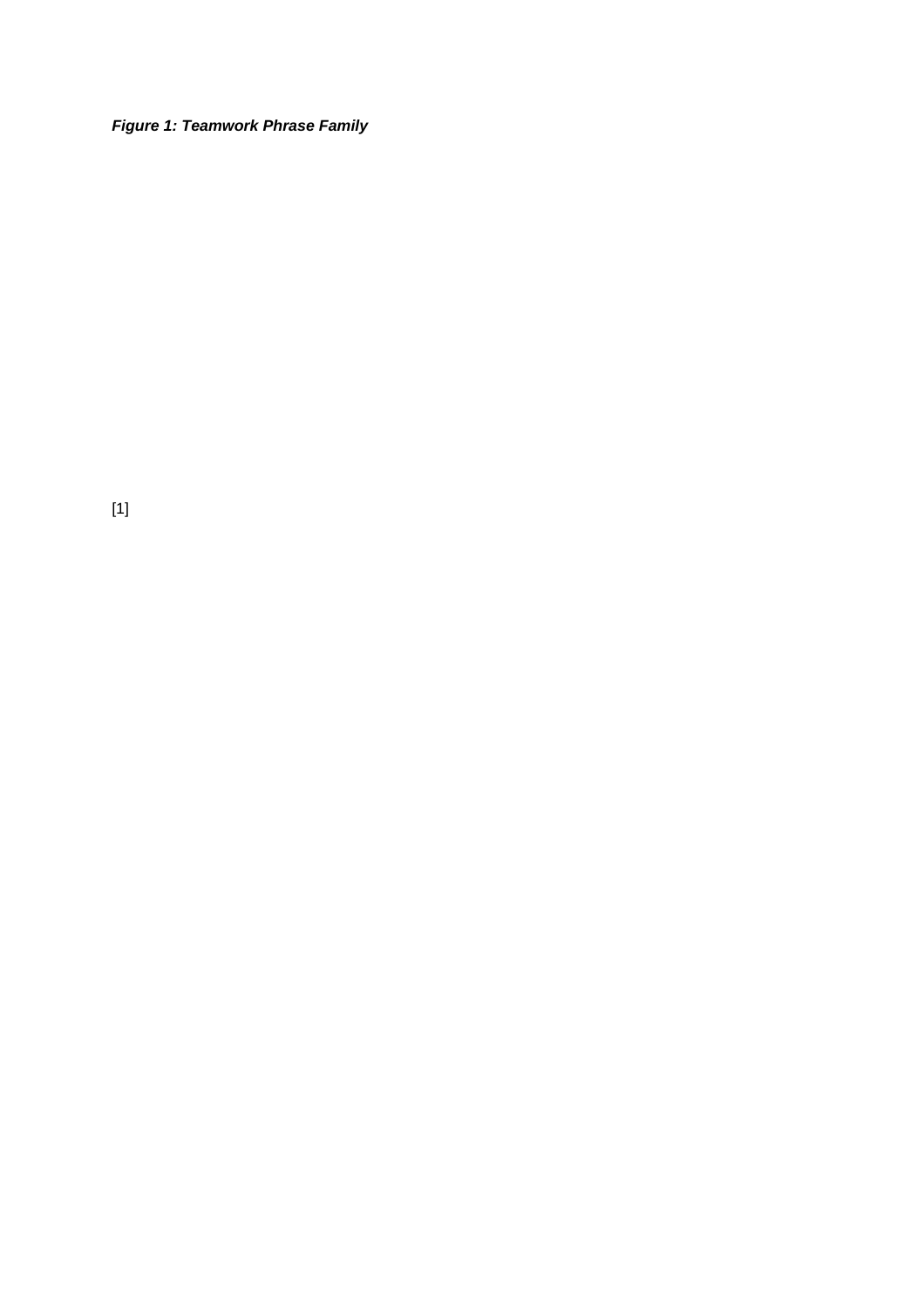### **Findings**

The first conclusion is that, whilst the terminology varies across the frameworks, in almost all cases there is a direct link to some but not all, of the skills identified in the Davies and CEI reports; this results in most of the frameworks presenting competencies which are 'soft' skills-based, with connections to other educational agendas such as PLTS, PSHE or WRL, as noted by the Davies report in (2002:21-25).

The term 'team' for example appears in all of the frameworks, it is also a skill explicit in PLTS, implicit in PSHE and an explicit element (through enterprise) of the WRL education policy (2009).

This can be made more apparent by focusing on PLTS which has in recent years grown to become synonymous with enterprise teaching and learning. Table 3 below shows the PLTS skill groups with examples of skills selected from some of the frameworks in this area.

| Table 3: A Comparison of PLTS Skills and Enterprise Competencies |  |
|------------------------------------------------------------------|--|
|                                                                  |  |

| Using initiative - Blackpool<br>Independent enquirers<br>Independent - No Limits<br>Initiative - Rotherham<br>Creative thinkers<br>Generating ideas and innovating - Blackpool<br>Creativity and Innovation - Rotherham<br>Coming up with ideas - Bright Sparks<br>Reflective learners<br>Setting targets and goals - Blackpool<br>Developing and evaluating proposals -<br>Grimsby<br>Set Goals - No Limits<br>Team workers<br>Working within a team - Bright Sparks<br>Working effectively with others - Grimsby<br>Team player - No Limits<br>Managing Money and - Blackpool<br>Self-managers |
|--------------------------------------------------------------------------------------------------------------------------------------------------------------------------------------------------------------------------------------------------------------------------------------------------------------------------------------------------------------------------------------------------------------------------------------------------------------------------------------------------------------------------------------------------------------------------------------------------|
|                                                                                                                                                                                                                                                                                                                                                                                                                                                                                                                                                                                                  |
|                                                                                                                                                                                                                                                                                                                                                                                                                                                                                                                                                                                                  |
|                                                                                                                                                                                                                                                                                                                                                                                                                                                                                                                                                                                                  |
|                                                                                                                                                                                                                                                                                                                                                                                                                                                                                                                                                                                                  |
|                                                                                                                                                                                                                                                                                                                                                                                                                                                                                                                                                                                                  |
|                                                                                                                                                                                                                                                                                                                                                                                                                                                                                                                                                                                                  |
|                                                                                                                                                                                                                                                                                                                                                                                                                                                                                                                                                                                                  |
|                                                                                                                                                                                                                                                                                                                                                                                                                                                                                                                                                                                                  |
|                                                                                                                                                                                                                                                                                                                                                                                                                                                                                                                                                                                                  |
|                                                                                                                                                                                                                                                                                                                                                                                                                                                                                                                                                                                                  |
|                                                                                                                                                                                                                                                                                                                                                                                                                                                                                                                                                                                                  |
|                                                                                                                                                                                                                                                                                                                                                                                                                                                                                                                                                                                                  |
|                                                                                                                                                                                                                                                                                                                                                                                                                                                                                                                                                                                                  |
|                                                                                                                                                                                                                                                                                                                                                                                                                                                                                                                                                                                                  |
| Plan and Manage - No Limits                                                                                                                                                                                                                                                                                                                                                                                                                                                                                                                                                                      |
| Organising and Planning - Rotherham                                                                                                                                                                                                                                                                                                                                                                                                                                                                                                                                                              |
| Effective participants.<br>Making the right choices for customers /                                                                                                                                                                                                                                                                                                                                                                                                                                                                                                                              |
| clients - Grimsby                                                                                                                                                                                                                                                                                                                                                                                                                                                                                                                                                                                |
| Weighing up the situation - Bright Sparks                                                                                                                                                                                                                                                                                                                                                                                                                                                                                                                                                        |
| Interprets and communicates information -                                                                                                                                                                                                                                                                                                                                                                                                                                                                                                                                                        |
| Learning and Skills DA (NI)                                                                                                                                                                                                                                                                                                                                                                                                                                                                                                                                                                      |

This analysis of the relationship between enterprise and other agendas supports our conclusion that enterprise education is focussed primarily on the delivery of soft skills, raising the question: what does 'enterprise' mean in the context of 14-19 education? Is there a distinct ontology or an osmosis with other educational agendas?

The ten frameworks all refer to some form of teamworking and communication, most to creativity or problem solving, as well as management and risk taking, and almost all address some form of independent inquiry. However, in most cases these skills do not relate explicitly to SFEDI or the NFTE competences, and neither team-working nor communication, which are the only commonalities between the collected data, appear in the SFEDI, NFTE or ILM frameworks.

Only four frameworks view managing money as a key skill, and only three hold any form of wider business, economic or enterprise awareness as important, even though these are highlighted as key elements by Davies. This makes it apparent that in terms of skills, although there is heterogeneity in the language used, they tend to avoid the commercial distinctiveness of business-oriented enterprise is concerned.

The frameworks differ in the range of skills and competencies included: 16 skills from Blackpool and in York. Given this variation, how can they be consistent and effective as the basis for educational practice? Much is dependent on the interpretation by teachers, because the wide range of 'soft skills' are not ontologically distinct, and can be delivered through a range of pedagogies ('how'). This trends is repeated in Appendix 2, where the skillsets become more individualised to their respective products and more esoteric; there are some, limited, linkages to SFEDI, ILM and Davies and no direct links to the NFTE work.

An educator could reasonably ask if any of these frameworks present the definitive list of competencies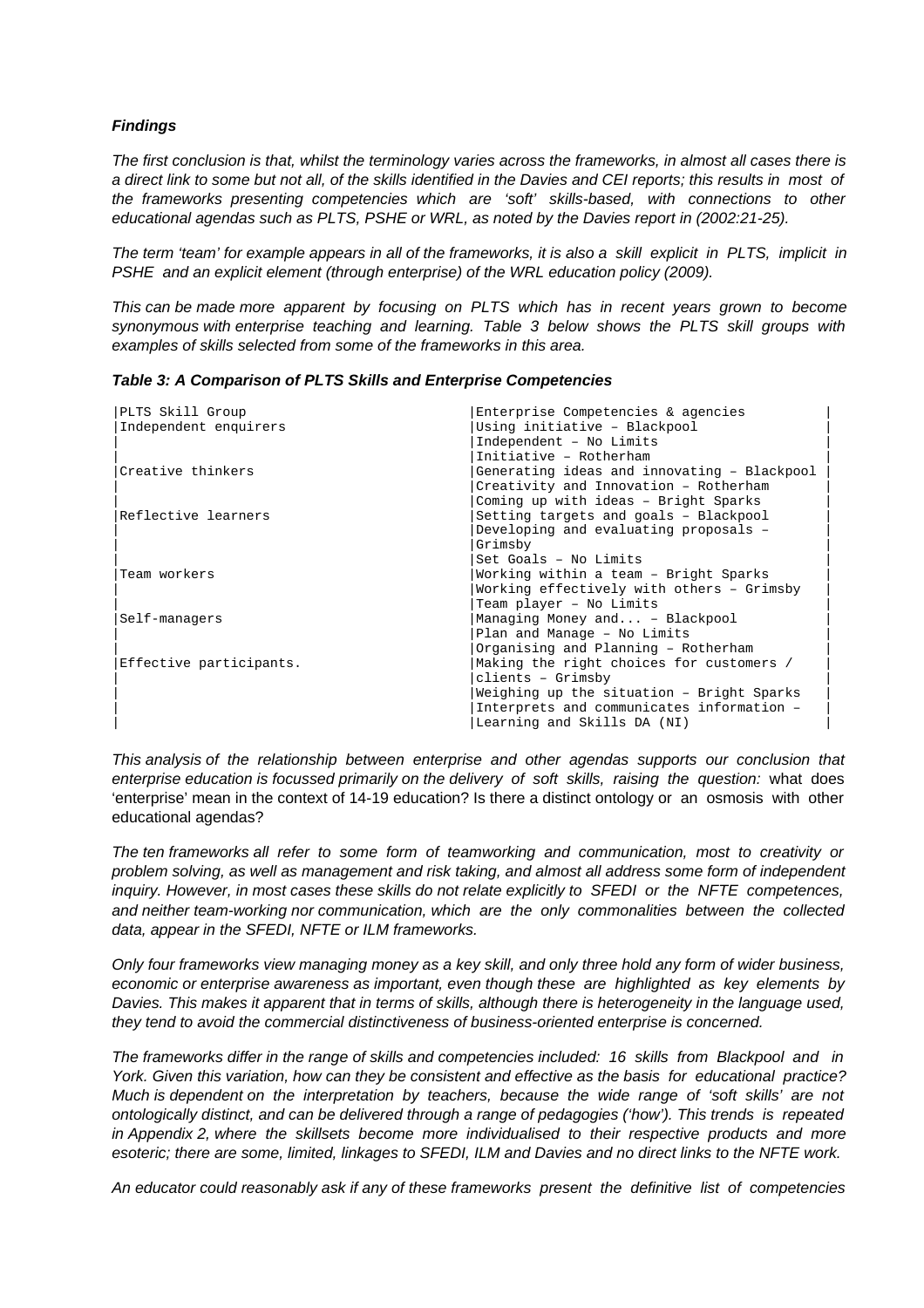and look to the literature for guidance; Davies and the CEI's view would support almost any of the options presented; Caird's 1992 work would broadly cover a range of skills being classed within enterprise competency but not in a way which would provide helpful guidance to aid choice, as would: Johnson (1988) and Hynes (1996); while Gibb's (1987, 1993, 1998) work take a more entrepreneurial direction towards enterprise education, as do Rae (2003) and Jones (2006), which might have more in common with SFEDI and NFTE, and less with the frameworks this paper has examined.

If they asked which frameworks have most benefit for students, the data to assess this does not exist because assessing enterprise is driven by institutional competency (Ofsted / CEI) not student impact. Since the types of enterprise skills that most of these frameworks assess are not ontologically unique, a student could become a better communicator through enterprise education or by changing a group of friends and experiencing different social interactions; because of the drive to embed enterprise into agendas such as PLTS and WRL, a discrete pedagogy is elusive.

Most enterprise education projects have undertaken some form of evaluation, but few have conducted impact research; an exception is YE, whose 2009 Alumni Survey showed that by comparison to their peers, previous students engaged in YE achieved better job and career prospects. Perhaps the IPPR were right in 1998 when they suggested that practical entrepreneurship programmes may provide the best opportunities to develop enterprise education. Those competencies are used by the NFTE and SFEDI, but do not feature widely in the collected data.

The role of these frameworks may be questioned, as if they do not define what enterprise education should be, and educators cannot choose the 'best' framework, what useful role do they play in secondary education? An answer may be found in the distinction made by Gibb (1987; 1996; 2002) of the cultural divide between entrepreneurial small business and bureaucratic-corporate thinking; the latter pervades educational bureaucracy in England.

Table 4 illustrates the cultural differences between Bureaucratic (Government / Educational) concerns and the characteristics of Entrepreneurial / Enterprising people. It is appears from our analysis that the competency frameworks exemplify a corporate-bureaucratic mindset which seeks to standardise, prescribe and control what is taught and learned. There is a danger it may strangle the creativity, spontaneity and flexibility which is at the heart of the enterprise experience. This point is not new, since Gibb has emphasised it in his writings over more than twenty years, but it is nonetheless still valid. Penaluna and Penaluna (2009) also support this point, observing that 'not much has changed' in terms of the development of creative approaches in education. Viewed in this manner it is evident that the norming instinct of educational policy is to seek to impose through a prescribed curriculum rules, order, planning: frameworks which break like waves against enterprise education which is inherently untidy, informal and deeply intuitive.

Enterprise competency frameworks exist as means of operationalising and assessment of skills which are by their nature difficult to assess. Given the proliferation of these frameworks it must be suggested that there is a danger that the need to evidence and to assess takes precedence over the enterprising nature of the learning experience, but their lack of consistency means they do not achieve this very efficiently. This causes educators real difficulties practitioners; trying to educate people to be enterprising needs approaches which go beyond two-dimensional frameworks and skillsets which are required to be clearly defined, unique and assessable at set curricular and key stage levels. If educational policy had trusted educators to enable students to use their imagination, creativity and flexibility, it would require training, guidance and support rather than prescription. The most influential enterprise educators work with a flexibility and freedom which enables student learning through guiding the process, not by prescribing the outcome, as described for example by Penaluna & Penaluna (2009) and Jones (2009).

#### **Table 4: Gibb's Cultural Divide (Gibb, 2002)**

|The Bureaucratic – Corporate – Entrepreneurial Dilemma |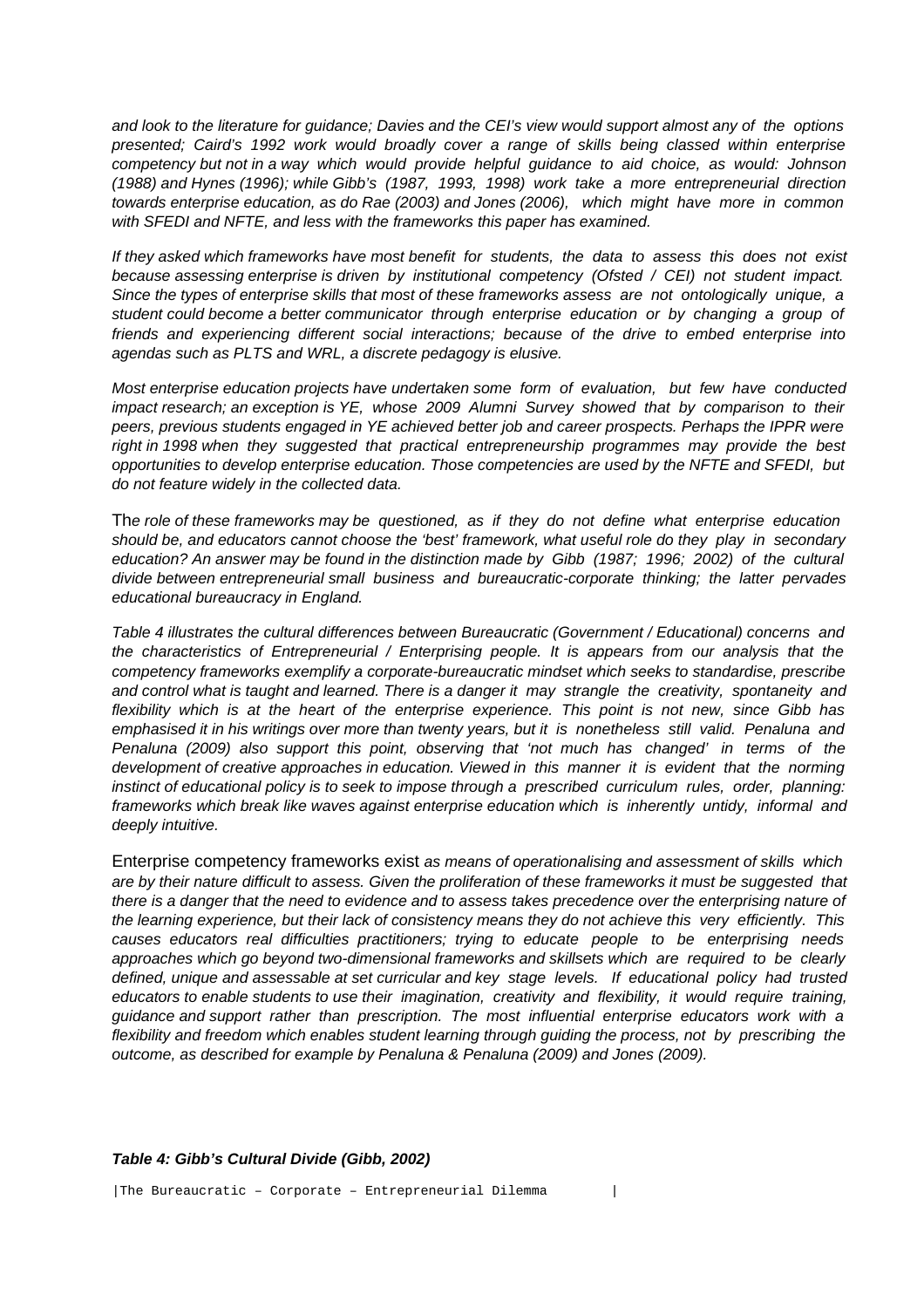|                      | Government / Educational Focus Entrepreneurial / Enterprising |
|----------------------|---------------------------------------------------------------|
| wants:               | people are:                                                   |
| Order                | Untidy                                                        |
| Formality            | Informal                                                      |
| Accountability       | Trusting                                                      |
| Information          | Personality observing                                         |
| Clear demarcation    | Overlapping                                                   |
| Planning             | Intuitive                                                     |
| Corporate strategy   | Tactically strategic                                          |
| Control measures     | Personally led                                                |
| Formal standards     | Personally observed                                           |
| Transparency         | Ambiquous                                                     |
| Functional Expertise | Holistic                                                      |
| Systems              | Reliant on 'feel'                                             |
| Positional Authority | Owner managed                                                 |
| Formal Performance   | Customer / network exposed                                    |
| Appraisal            |                                                               |

The next section provides a structured discussion which addresses the research questions in the altered context of the significant economic and political changes which are evolving, to provide a starting point for a new approach to enterprise in schools.

### **Discussion**

1. What does 'enterprise' mean in the context of 14-19 education?

It is proposed that enterprise has been 'hijacked' by schools as a convenient vehicle for them to evidence a range of 'soft' skills which they cannot easily do in other ways. In some schools it is even the practice for 'less academic' or 'challenging' students to be directed towards enterprise, whilst academic 'high fliers' are steered towards attainment of qualifications which improve school league-table performance. Whilst we would hope that students who may be marginalised by their educational experiences may be energised by enterprising learning, it does seem wrong to steer 'the more able' away from enterprise, for, as argued below, they are as likely to need to be enterprising in their lives and careers.

It seems that the rationale and philosophy of enterprise is poorly articulated and understood in the educational policy literature: is it free-market political ideology, the development of soft skills or PLTS by another name, or the development of employable young people? Some of these positions would raise ideological and other difficulties for many educators.

Enterprise is about developing a mindset, goals (self-efficacy) and skills (personal capabilities) to equip young people for their futures. Enterprising learning is the process of learning in enterprising ways as well as becoming enterprising. It is conative and affective as well as cognitive (Gibb, 2006), but education is often most comfortable in the safety of cognitive learning.

Our view is that enterprise, in the context of secondary education (and beyond), can be defined as personal, situational, and economic:

- Personal: the development of self-knowledge and self-efficacy to be able to investigate, develop and act on ideas and opportunities.
- Situational: being enterprising is contingent on subjects and situations, hence learning and acting in enterprising ways will be different in, for example, performing arts, biological sciences, or mathematics; yet there is a role for enterprising learning in all of these, as there is in, or between, all subjects. Enterprise is also concerned with the practical applications of taught subjects, and can be usefully described as 'practical creativity', especially in situations where the term 'enterprise' is considered too value-laden.
- Economic: an outcome of enterprise is the creation of new value. That should be wider than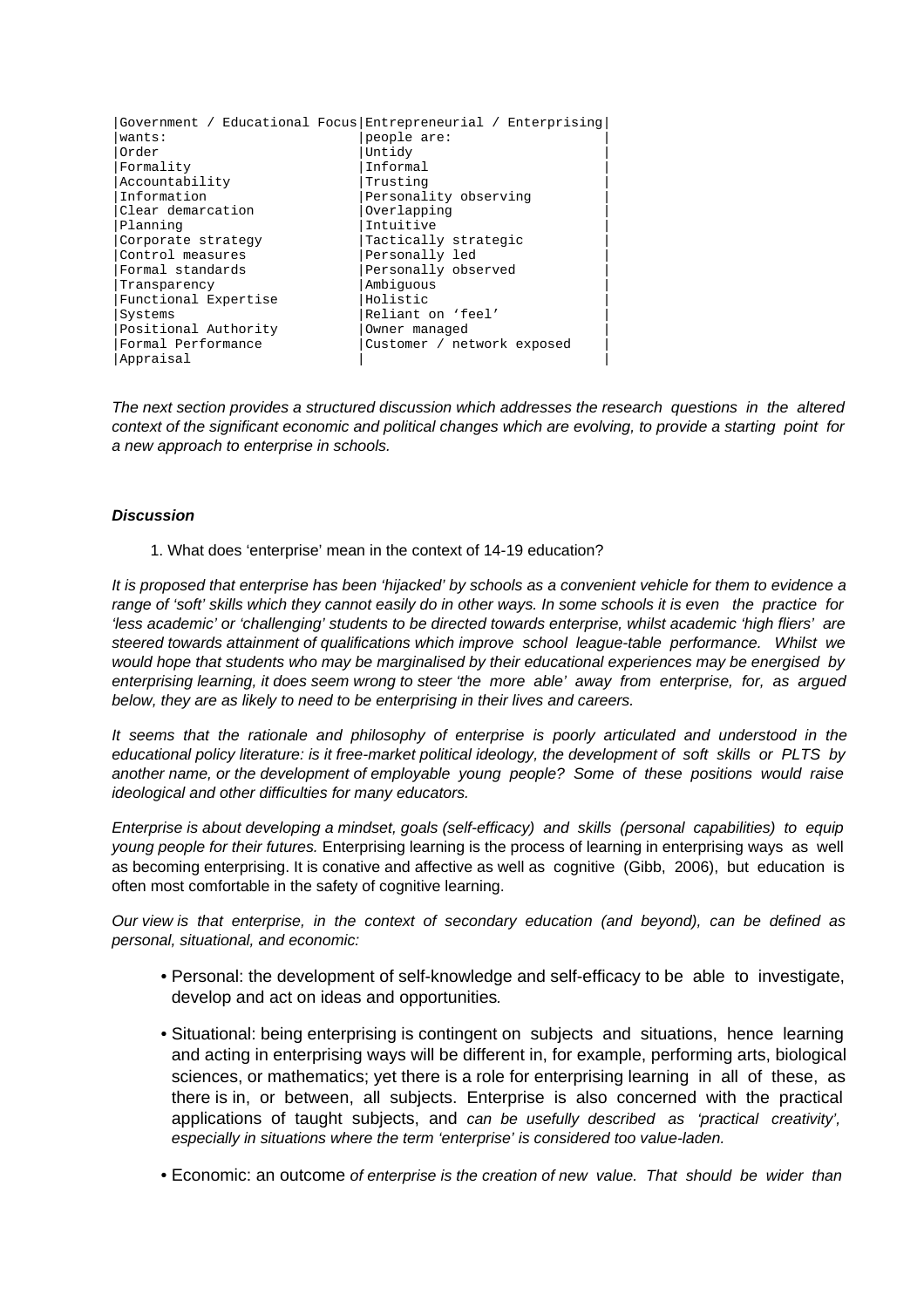simply financial value or the generation of personal profit, and include social, environmental, aesthetic and intellectual value which may be shared in a range of ways. Students have to survive in an economic world and an understanding of responsible enterprise should assist them in this.

2. What is the purpose and contribution of competence frameworks and related structures for the learning and assessment of enterprise education? How effective are these frameworks in enabling student learning?

We do not argue for the abolition of competence frameworks and the like, simply that they be regarded educationally as maps rather than manuals; that is, they can usefully create an understanding of the landscape of enterprise and the human capabilities which are found in it. But some maps are more accurate and reliable than others, and some of the frameworks reviewed should not be regarded as accurate or complete templates for enterprise skills. To understand a landscape one needs to go exploring or orienteering in it; with the risks of getting lost, bogged down, muddy but eventually finding the destination (Penaluna et al, 2008). The journey, or process, is as important as the prescribed learning outcome. Conditions of risk, uncertainty of outcome and possible failure are inevitable and actually desirable in the enterprising learning experience.

The best enterprise educators work more as guides and coaches rather than experts or conventional teachers. Their practice is different from the orthodoxy of 14-19 education, yet not incompatible with it. Their students get their hands dirty and have fun. They learn by experimenting, doing, discovering unexpected outcomes. Teachers need professional development, trust, and the space to construct personal praxis and passion for enterprise. That will not be preferred by all, and slavish attention to a competence framework and assessment evidence is not the way to achieve it.

Enterprise needs to become an academically distinctive field, connected with practical entrepreneurship and organisations such as SFEDI and the NFTE. It is not simply the soft skills of PLTS revisited; a coherent progression from enterprising learning is the application of this knowledge to innovation, venture creation, and the practise of small business skills in the workplace or marketplace. Enterprise is a stage of entrepreneurial development, as being an entrepreneur is a transitional, not fixed identity (a point missed in the lazy educational use of stereotypical media such as 'The Apprentice' and 'Dragons Den' as representations of 'reality'). Being enterprising is a way of being and working, it is contextual, and entrepreneurship is one highly developed example of this.

3. How might enterprise education and such frameworks evolve in the light of major changes in the economic, employment and educational landscape of post 2008?

We can argue that the financial and banking crisis of 2007-8, the recession, the economic and employment consequences for society in general and young people in particular, and the political changes following the UK General Election must cause us to rethink the role of enterprise in the curriculum and the way we approach it. It is not too extreme to say that enterprise educators face the greatest challenge of their generation in enabling school-leavers and graduates to start their working lives in a post-recession economy with increasing unemployment for young people (Rae, 2009).

There is a need for enterprise education to prepare young people with the new skills and ability to confront this new era; the questions is, as currently defined and taught, will it be able to achieve this? There is also a need for enterprise education to confront its ideological context. It was the beneficiary of substantial funding from the Labour administration, directly sanctioned by Gordon Brown for some twelve years. The new government also has enthusiastic rhetoric about local enterprise rebalancing the economy. How independent of political ideology can enterprise be?

As the economy, society and expectations of education change, enterprise should become an intrinsic part of the survival skills which young people need to be able to build their lives and portfolio careers in this new era, through flexibility, diversity and lifelong learning. There is a need to change the view that enterprise education and highly assessed soft skills, as they are currently defined, are sufficient to prepare young people for the post-recessionary economy. A narrow reading of profit-centred entrepreneurship alone is also be insufficient and an explicit grounding in social and community based enterprise is required, being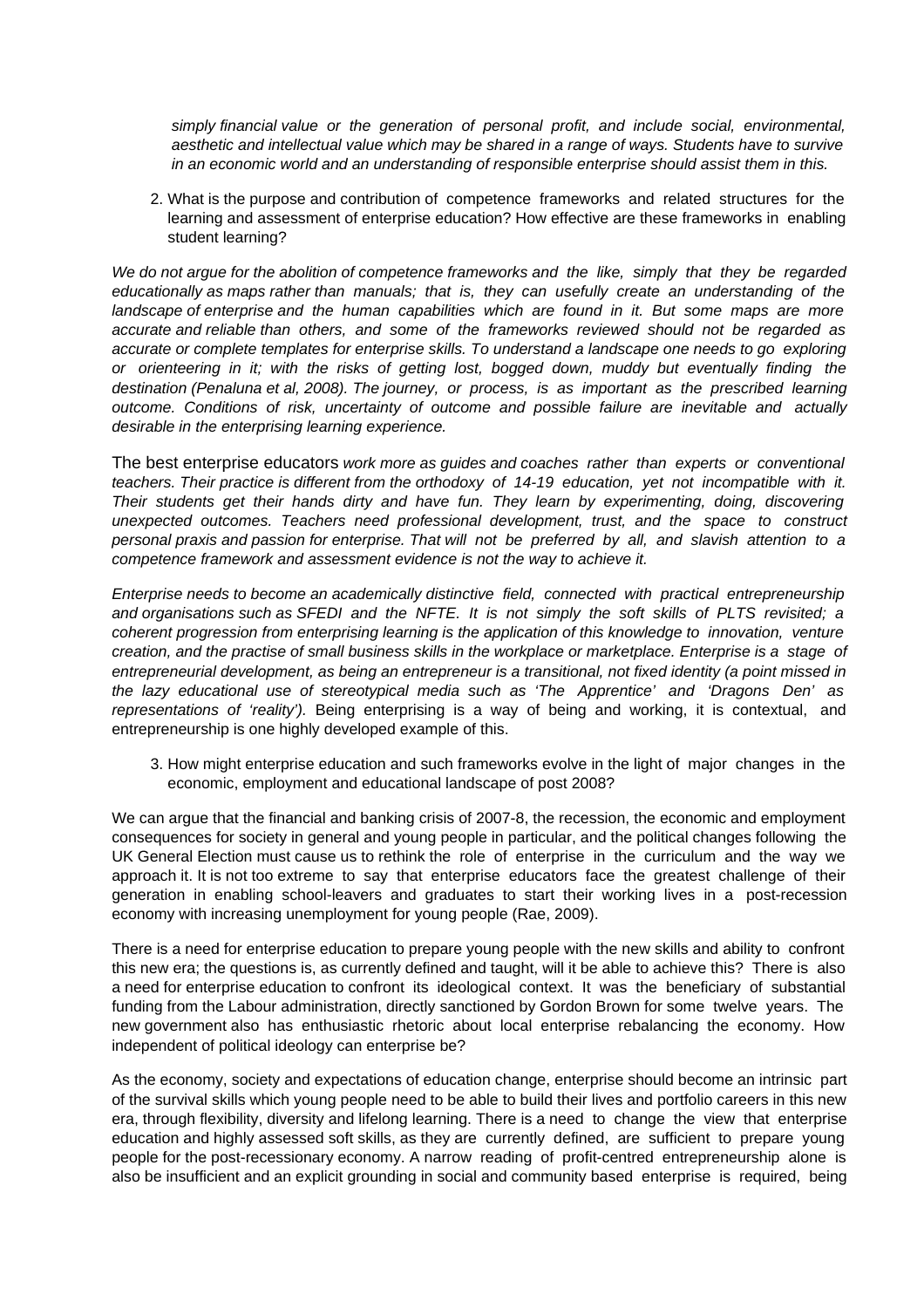present in some enterprise teaching but not fully understood or evident in all.

#### **Conclusion: A proposed new approach to enterprise education**

Enterprise education can be seen as simply a means of resolving the long-standing gap between education, at different levels, and the 'world of work' of the 'real economy'. There have been many previous attempts to achieve this, and the current confusion in the definition, research and practice of enterprise education in schools needs to be addressed. Eight ideas are offered to facilitate this, based on what has been learned through enterprise education, adapted for the new economic and political era.

This is not a central prescription for enterprise education, but a means of starting to develop a curriculum for enterprising learning in schools which is more coherent in mediating between educational and economic requirements; more relevant to the post-recession economic and employment era; and likely to be more effective and meaningful for students than the very variable existing situation.

- 1. Enterprise should be defined above the level of political and economic ideology, since equating enterprise with free-market capitalism is simplistic and problematic. Creating new value through opportunities brings social, environmental and ethical responsibilities, which can be addressed through sustainable, social and community venturing.
- 2. There is a distinction, which needs to be articulated clearly, between enterprise as personal development, connected with 'soft', transferable skills and entrepreneurship as activities of opportunity and venture creation.
- 3. Enterprising learning is an exploratory process, or journey, in which the value of the learning is seen through the students experiencing and reflecting on the process, moving from the academic into the external world in a range of ways, physically and digitally.
- 4. Accurate and reliable frameworks, which enable educators and students to understand and explore enterprise, displaying a useful range of skills and attitudes, should be used to assist the learning process.
- 5. Assessment, rather than being defined against outcome frameworks, should reflect the personal learning and conative, affective and cognitive changes which students express, contributing to selfdiscovery, awareness and enhanced understanding of their world.
- 6. Enterprise should be seen as intersubjectival, in which applied creativity, problem-solving and opportunity exploration take place to enable students to transfer and apply a wide range of academic and vocational subjects to different contexts, which can be assessed as above.
- 7. This change of approach should take place through developing and empowering teachers as enterprising educators; staff development should enable them to create learning situations for students, in which degrees of risk and uncertainty arise.
- 8. Evaluation of this approach to enterprising learning should take place, for example through projects which combine formal and informal learning.

This approach to enterprising learning offers a distinct, learner-centred journey of exploration and selfdiscovery of 'who am I?' and 'what do I want to achieve?', with key themes mapped onto a learning landscape in which students explore conative, affective and cognitive change. It focuses on the 'who, how and why' as well as the 'what' offered by which a framework-driven approach. Being value- rather than assessment-driven, it can demonstrate impact by changing the way young people view the world around them. The policy of 'control' through institutional audit should shift to foster development and creative learning by training enterprise educators to work in schools. We hope this will encourage debate among policymakers, academics, practitioners and students, and enable ideas of practical value to be taken forward through experimental work with schools and practitioners.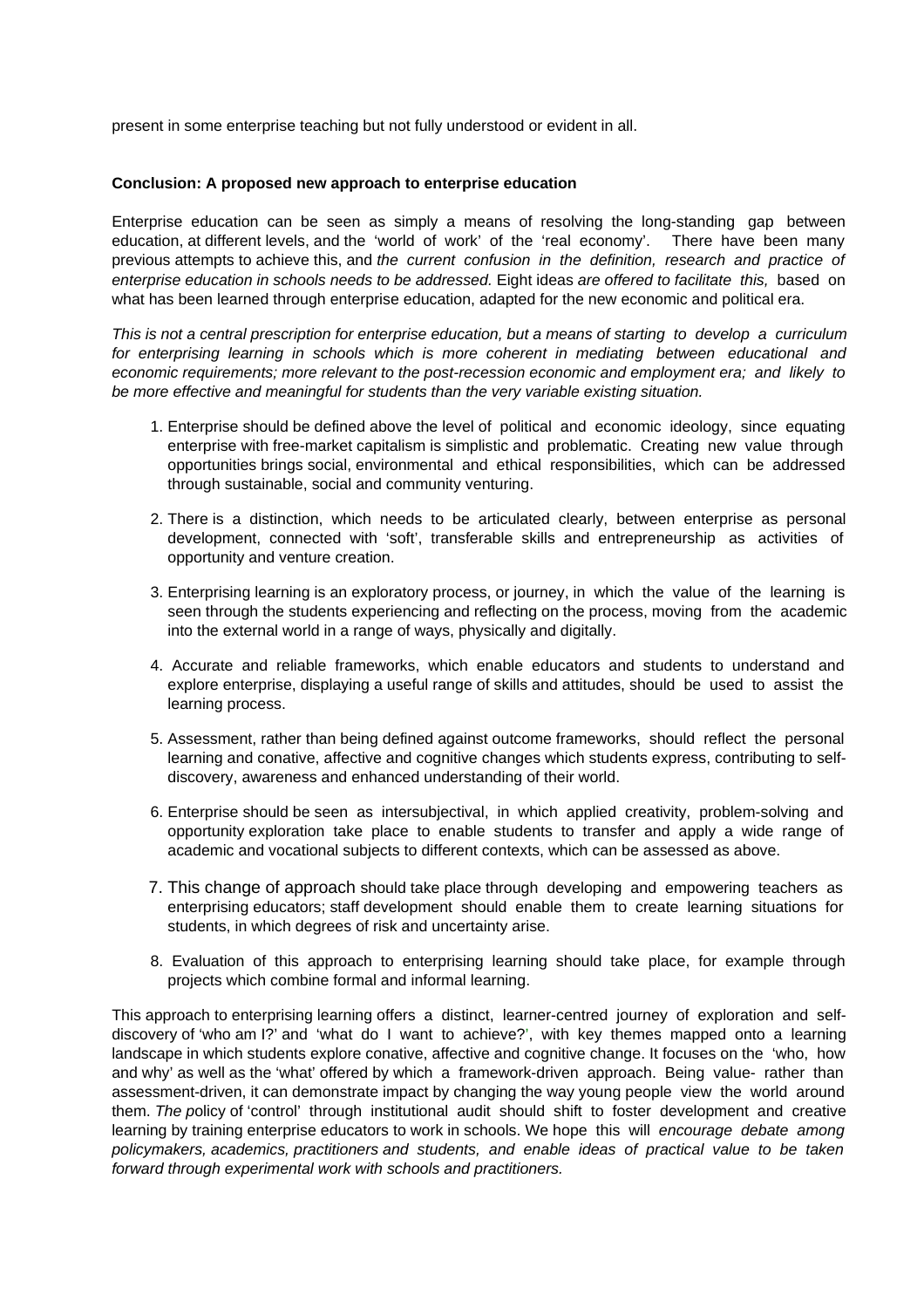#### **References**

Buttler, D. (2007) Enterprise Education in Schools (Presentation) HMI, Subject Adviser for Business and Enterprise Education, Ofsted

Caird, S. (1989a) Enterprise Competencies, Scottish Enterprise Foundation, Occasional Paper Series No. 65/89

Caird, S. (1989b) Creating the Managerial Portfolio: Building on Competency Approaches to Management Development, Management Education and Development, Vol. 20 No.1, 68-73

Caird, S. (1990a) What does it Meant to be Enterprising? British Journal of Management, Vol. 1 No.1, 137-47

Caird, S. (1990b) Enterprise Education: The Need for Differentiation, British Journal of Education and Work, Vol. 4, No. 1, pp. 47-57

Caird, S. (1992) Problems with the Identification of Enterprise Competencies and the Implications for Assessment and Development, Management and Education Development Vol. 23 No.1, 6-17

Caird, S. and C. Johnson (1988) Some Reflections on the Meaning of Enterprise Unpublished paper, Durham University Business School

Centre for Education and Industry, University of Warwick (2001) Independent Research into Learning for Enterprise and Entrepreneurship, Restricted Circulation

Volkmann, C., Karen, E., Mariotti, S., Rabuzzi, D., Vyakarnam, S. (2009) Educating the Next Wave of Entrepreneurs, World Economic Forum, Switzerland, April 2009

Wilson, K.E. and Mariotti, S. (2009) Unlocking Entrepreneurial Capabilities to Meet the Global Challenges of the 21st Century, World Economic Forum, Switzerland, April 2009

Department of Children, Schools and Families (2009) Work Related Learning Guide 2<sup>nd</sup> Edition, DCSF: London

Department of Employment (1990) Enterprise in Higher Education: Key Features of the Enterprise in Higher Education Proposals 1989-1990, Training Agency: G.B.

Dwerryhouse, R. (2001) Real Work in the 16-19 Curriculum: AVCE Business and Young Enterprise, Education and Training Vol. 43 No.3, 153-61

European Commission (2002) Final Report of the Expert Group 'Best Procedure' Project on Education and Training for Entrepreneurship, November, Brussels

European Commission (2006a) Entrepreneurship Education in Europe; Fostering Entrepreneurial Mindsets Through Education and Learning, Report on the EU Oslo Conference 'Entrepreneurship Education in Europe', Brussels

European Commission (2006b) Implementing the Community Lisbon Programme. Fostering entrepreneurial Mindsets Through Education and Training, Commission of the European Communities Brussels COM (2006) 33 final

European Commission (2006c) Communication from the Commission to the Council, the European Parliament, the European Economic and Social Committee and the Committee of the Regions, Implementing the Community Lisbon Programme: Fostering Entrepreneurial Mindsets Through Education and Learning, Brussels

Fiet, J.O. (2000) The Theoretical Side of Teaching Entrepreneurship, Journal of Business Venturing Vol.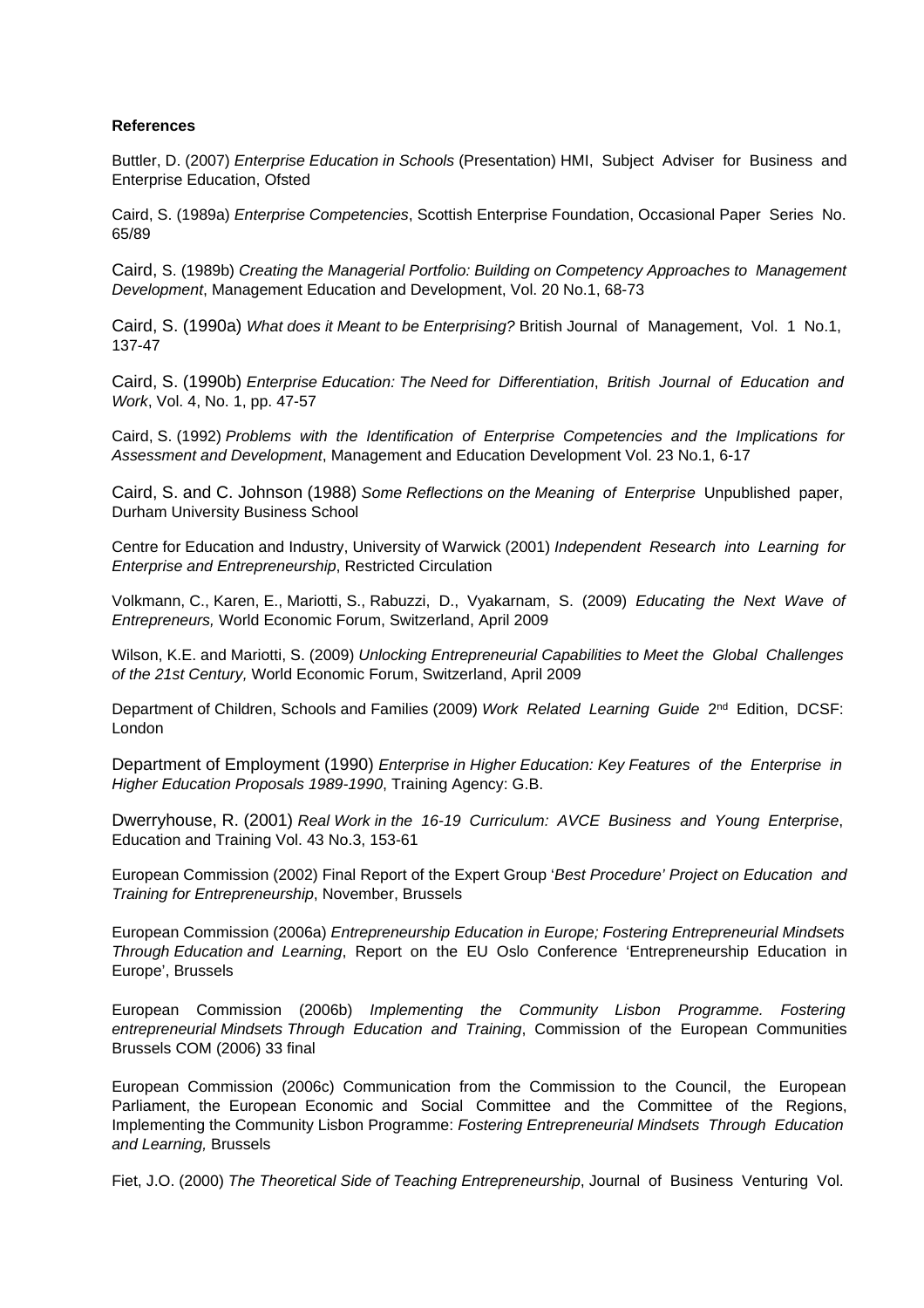16 1-24

Huddleston, P. et al. (2006). National Evaluation of Enterprise Pathfinder Projects: March 2004 -December 2005, Warwick: Centre for Education and Industry

Galloway, L., Anderson, M., Brown, W., Wilson, L. (2005) Enterprise Skills for the Economy, Education and Training, Vol. 47 No.1, pp.7-17

Gavron, R., Cowling, M., Holtham, G., Westall, A., (1998) The Entrepreneurial Society, IPPR: London

Garavan, T., Costine, P. and Heraty, N., (1995) Training and Development in Ireland, Context, Policy and Practice, Oak Tree Press: Dublin

Gibb, A.A. (1987) Enterprise Culture — Its Meaning and Implications for Education and Training, Journal of European Industrial Training, Vol. 11 No. 2

Gibb, A.A. (1993) Enterprise Culture and Education: Understanding Enterprise Education and its Links with Small Business, Entrepreneurship and Wider Educational Goals, International Small Business Journal, Vol. 11 No.3. April/June

Gibb, A.A. (1999) Can we build 'Effective' Entrepreneurship through Management Development?, Journal of General Management, Vol. 24 No.4. Summer. pp 1-22

Gibb, A. A. (2002) Creating Conducive Environments for Learning and Entrepreneurship; living with, dealing with, creating and enjoying uncertainty and complexity. Industry and Higher Education Volume 16 Number 3

Gibb, A.A. (2008) Entrepreneurship and Enterprise Education in Schools and Colleges: Insights from UK Practice, International Journal of Entrepreneurship Education' Vol. 6 No. 2 pp48

Gibb, A.A. and Cotton, J. (1998) Work Futures and the role of Entrepreneurship and Enterprise in Schools and Further Education, Background Keynote paper to the 'Creating the Leading Edge' Conference held in London: December

Gibb, A.A and Cotton, J. (1998) Entrepreneurship in Schools and College Education: Creating the Leading Edge Background paper for a conference at DTI, 8 Dec 1998

Hayward, G. (2000) Evaluating Entrepreneurship in Scottish Universities, University of Oxford Department of Educational Studies, Oxford

Horne, M. (2000) Enterprise Learning, Demos and the Academy of Enterprise: London

Howard, D. (2002) A Review of Enterprise and the Economy in Education, HM Treasury

Hynes, B. (1996) Entrepreneurship Education and Training – Introducing Entrepreneurship into Non-Business Disciplines, Journal of European Industrial Training Vol. 20 No. 8, 10-17

Hytti, U. and O'Gorman, C. (2004) What is "Enterprise Education" An Analysis of the Objectives and Methods of Enterprise Education Programmes in Four European Countries, Education and Training Vol. 46 pg. 11

Jack, S.L. and Anderson, A.R. (1999) Entrepreneurship Education within the Enterprise Culture, International Journal of Entrepreneurial Behaviour and Research, Vol. 5 No. 3, pp 110-25

Johnson, C. (1983) Entrepreneurs and the Start-Up Process, unpublished MSc dissertation, Durham University Business School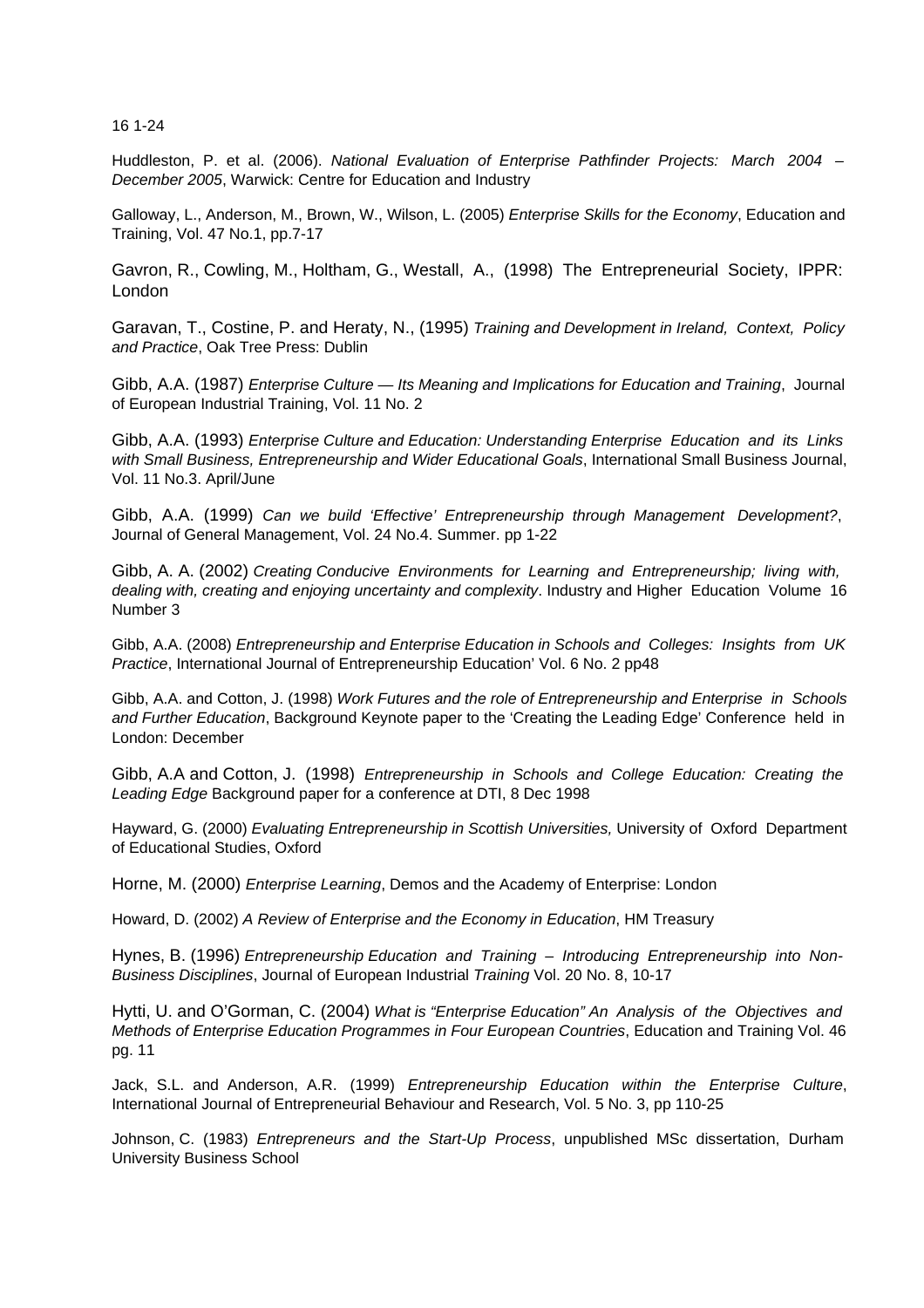Johnson, C. (1988) Enterprise Education and Training, British Journal of Education and Work, Vol. 2, No. 1

Jones, C. (2006a), Stepping Back to Look Inside the Entangled Bank, Proceedings of the 3rd AGSE International Entrepreneurship Research Exchange, Auckland, New Zealand, February 8-10

Jones, C. (2006b) Guided by the Philosophy of Constructive Alignment, Directed by the Realisation of Niche Construction, Proceedings of the 29th HERDSA Conference: Critical Visions, Perth, Australia, July 10-13

Jones, C. (2006c), Enterprise curriculum: guided by ghosts, experts and our students' here and now, Proceedings of the 51st ICSB Conference, Melbourne, Australia, June 18-21

Jones, C. (2006d), Enterprise Education: Introducing Whitehead to Gibbs, Education and Training, Vol. 48 No. 5, pp. 356-67

Jones, C. and English, J. (2004) A Contemporary Approach to Entrepreneurship Education, Education & Training, Vol. 46, No. 8/9, pp. 416-23

Jones, C. (2009) Enterprise education: learning through personal experience, Industry & Higher Education, Vol. 23, No. 3, pp175-182.

Kirby, D. (2002) Entrepreneurship Education: Can Business Schools Meet the Challenge? Paper Presented at the RENT Conference, Barcelona, November

Kolb, D.A. (1984) Experiential Learning: Experience as the Source of Learning and Development, Prentice-Hall: Englewood Cliffs, NJ.

Leitch, C.M. and Harrison, R.T. (1999) A Process Model for Entrepreneurship Education and Development, International Journal of Entrepreneurial Behaviour and Research, Vol. 5 No. 3, pp. 83-109

Leitch, S. (2006) Prosperity for All in the Global Economy: World Class Skills, A Report for HM Treasury, HMSO: London

Leskinen, P. (1999), "Yrittäjällä on koko elämä kiinni yrityksessä", Opiskelijoiden yrittäjyyskäsitykset ja niiden muutokset yritysprojektin aikana, University of Vaasa, Vaasa.

Martinez, C.A., Levie, J. Kelley, D.J., Saemundsson, R.J., Schott, T. (2010) GEM Special Report on Education and Training

Mclarty, L., Highley, H. Alderson, S. (2010) Evaluation of Enterprise Education in England, Research Report for The Department for Education, DFE-RR015

MORI (2001) Nestle Family Monitor (Money and the Contemporary Family) Nestle

Ofsted (2004) Learning to be Enterprising, an Evaluation of Enterprise Learning at Key Stage 4, London: **Ofsted** 

Ofsted (2005) Developing Enterprising Young People, Features of the Successful Key Stage 4, London: **Ofsted** 

Ofsted (2005) Every Child Matters: Framework for the Inspection of Children's Service, London: Ofsted

Ofsted (2008) Developing Financially Capable Young People: A Survey of Good Practice in Personal Finance Education for 11–18 Year-Olds in Schools and Colleges

Ofsted (2008) Developing Young People's Economic and Business Understanding: Business Education in Secondary Schools, Colleges and Initial Teacher Training 2004/07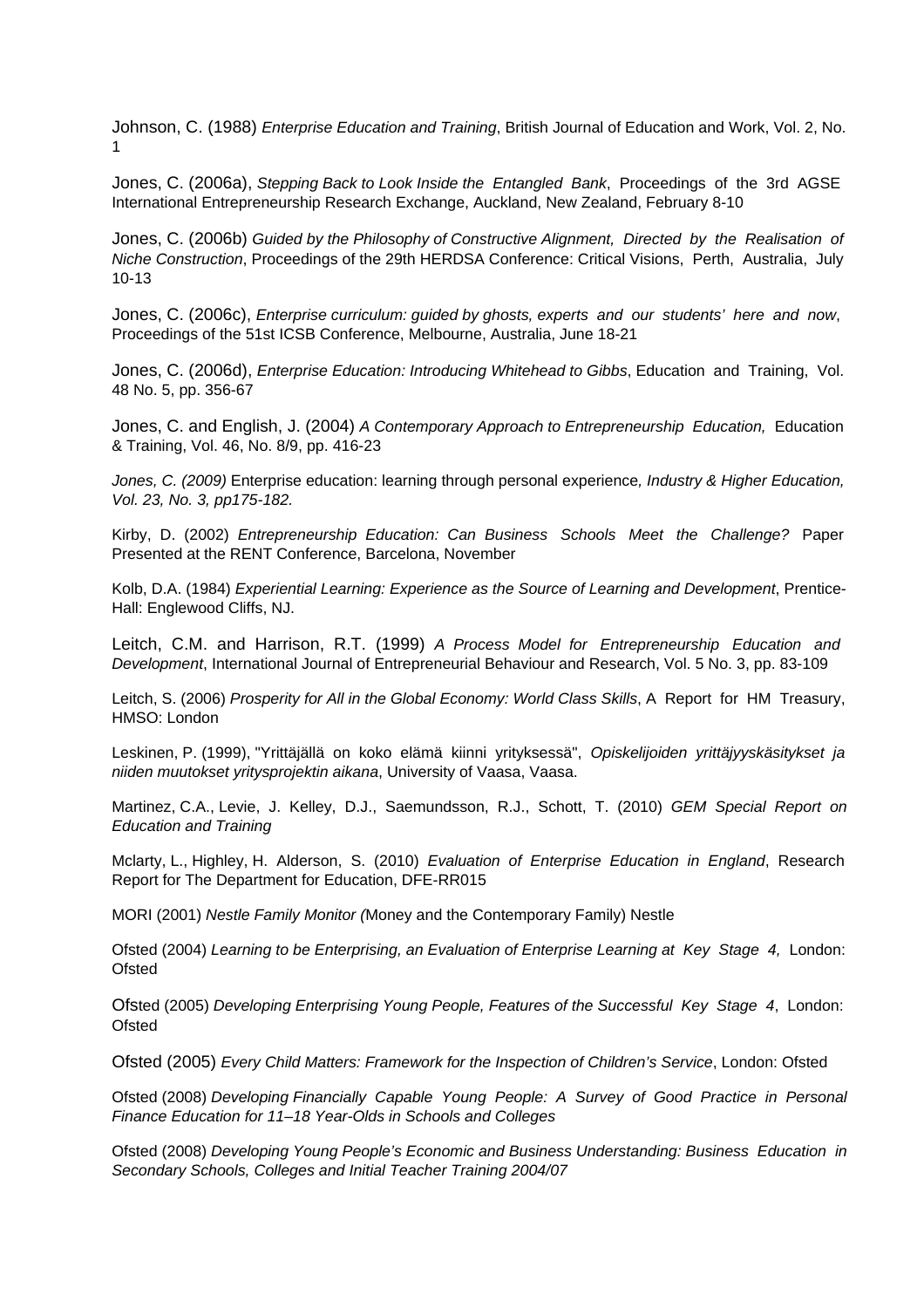Ofsted (2009) Framework for Inspecting Maintained Schools in England

Penaluna, A., Brown, S., Gibson, D., Jones, C., Penaluna, K. (2008) Entrepreneurial education needs entrepreneurial educators: assessing our performance. Paper presented at 31<sup>st</sup> ISBE conference, Belfast, November 2008.

Penaluna, A., Penaluna,K. (2009) Creativity in business/business in creativity: transdisciplinary curricula as a enabling strategy in enterprise education, Industry & Higher Education, Vol. 23, No. 3, pp209-220.

Qualifications and Curriculum Authority (2009) Cross-Curriculum Dimensions. A Planning Guide for **Schools** 

Rae, D. (2000) Understanding Entrepreneurial Learning: A Question of How? International Journal of Entrepreneurial Behaviour & Research, Vol. 6 No.3, 145-59

Rae, D. (2003) Opportunity Centred Learning: An Innovation in Enterprise Education Vol. 45 No. 8/9, 542

Rae, D. (2003) Practical Theories from Entrepreneurs' Stories: Discursive Approaches to Entrepreneurial Learning, Paper Presented at 48<sup>th</sup> International Council for Small Business Conference, Belfast, June.

Rae, D. (2009) *Entrepreneurship: too risky to let loose in a stormy climate?* International Journal of Entrepreneurship & Innovation, Vol. 10, No. 2, pp 137-148.

Revans, R.W. (1991) Action Learning – It's Origins and Practice, In Pedler, M (Ed.) Action Learning in Practice, 2nd Ed, Gower Aldershot, pp. 3-15

Ritchie, J. (1991) Chasing Shadows: Enterprise Culture as an Educational Phenomenon, Journal of Education Policy 6(3), pp. 315 -325

Schagen, S. and MacDonald, A. (1998) An Evaluation of NatWest Face2Face With Finance Programme Slough, NFER.

Shacklock, G., Hattam, R. and Smyth, J. (2000) Enterprise Education and Teachers Work: Exploring the Links, Journal of Education and Work Vol. 13, No.1p 41-66

Shutt, J., Sutherland, J. and Koutsoukos, S. (2001) Alive with opportunities: Evaluating Young Business Start-up Success 1994-1999. Evidence form Yorkshire and the Humber. Leeds, Prince's Trust

Spielhofer, T. and Lynch, S. (2008). Assessing Enterprise Capability: Guidance for Schools, Slough: NFER.

Ulrich and Cole (1987) Towards a more Effective Training Future for Entrepreneurs, Journal of Small Business Management, Vol 4: 32 - 39

Watts, T. (1993) Connecting Curriculum to Work: Past Patterns, Current Initiatives and Future Issues, in: Wellington, J. (Ed.) The Work Related Curriculum: Challenging the Vocational Imperative, pp. 40-53 London: Kogan Page

Young Enterprise (2009) Young Enterprise Alumni Evaluation: Key Findings, Young Enterprise UK: Oxford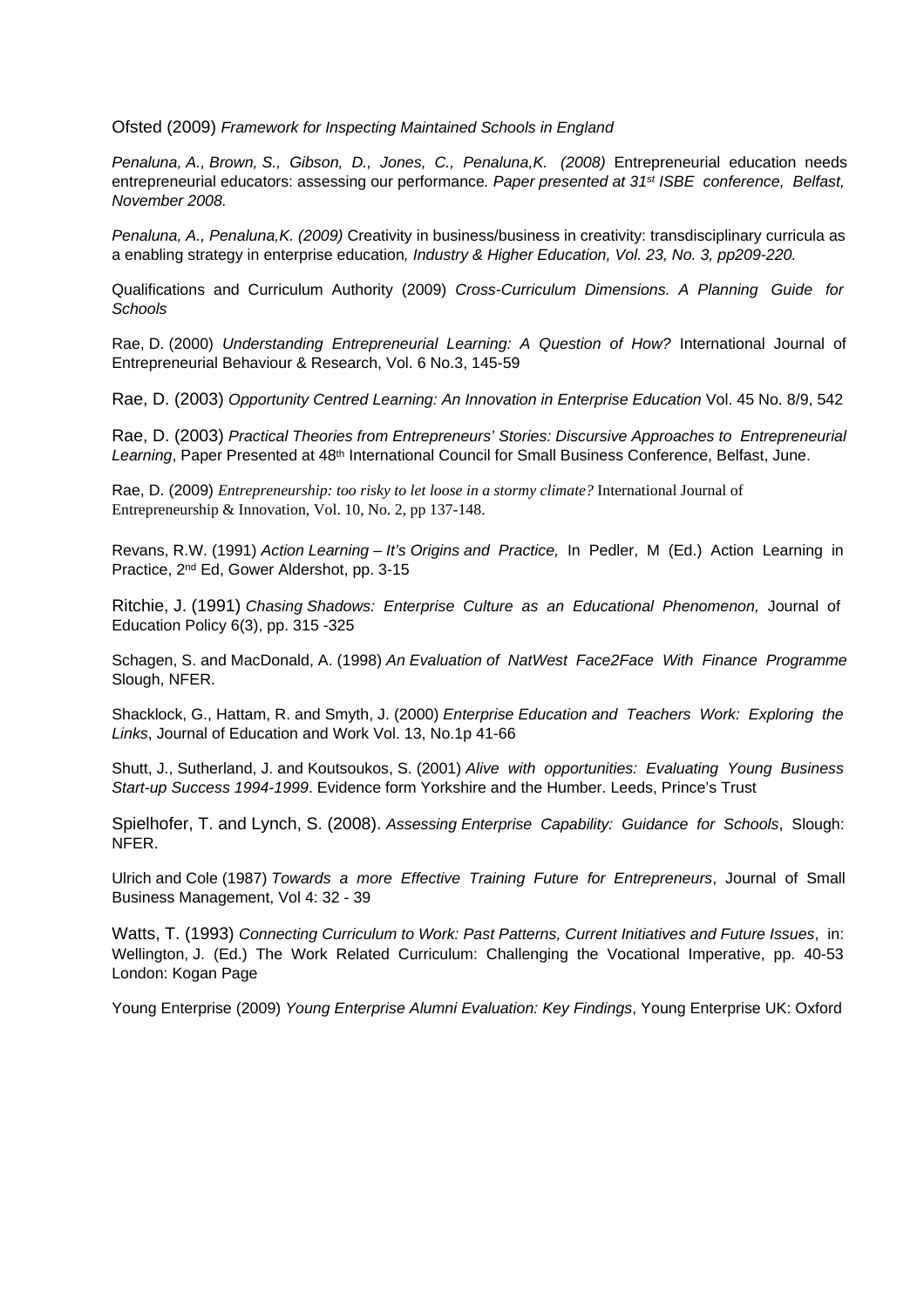## **Appendix Table 1: Showing the Comparison of Collected Enterprise Competency Frameworks**

### **LEGI : Blackpool**

Hero |Rotherham Ready |Bright Sparks |LEGI: Grimsby inc. |York LEA |LEGI: Education Leeds |No Limits Education (ltd) |NFER Research |Learning and Skills (DA) NI |**SFEDI** PE1 |**ILM lvl 2 Cert Prep Enterprise |Davies Report |Educating**

Entrepreneurs (NFTE) | |Adapting to change | **|X | | | |X | | |X | |X | |** |Analysing and evaluating | **|X | | | | | | | |X |X | |** |Communicating |**X |X |X |X |X |X |X |X | | |X | |** |Decision Making |**X |X |X | | |X |X | | |X |X | |** |Enterprise Awareness | **| |X | | | | | | |X |X | |** |Financial, business and economic understanding |**X | | | | | | | | |X |X |X |** |Generating ideas and innovating |**X |X | |X |X |X |X | | |X |X |X |** |Leadership |**X |X | | |X | | | | | |X |X |** |Managing money and resources | **| |X | |X | |X | | |X |X |X |** |Negotiating and compromising |**X | | | | |X | | |X | |X | |** |Planning and organising |**X |X |X | | |X | |X |X |X |X |X |** |Setting targets and goals | **| | | | | | | | |X | | |** |Solving problems | **|X |X |X |X | |X | | |X |X |X |** |Taking calculated risks |**X |X |X | | |X |X | |X |X |X | |** |Teamwork |**X |X |X |X |X |X |X |X | | | | |** |Using initiative |**X |X | | |X |X | | | |X |X | |** |

### **Appendix Table 2: Showing the Residual Skills from the Comparison of Collected Enterprise Competency Frameworks**

### **LEGI : Blackpool**

Hero |Rotherham Ready |Bright Sparks |LEGI: Grimsby inc. |York LEA |LEGI: Education Leeds |No Limits Education (ltd) |NFER Research |Learning and Skills (DA) NI |SFEDI

# PE1 |**ILM lvl 2 Cert Prep Enterprise |Davies Report |Educating**

Entrepreneurs (NFTE) | | |Positive Attitude | | | |Having a positive outlook |Think Positively | | |**X | | | |** | | |Keep going when it's tough | |Resilience | |Be determined | | |**X | |X | |** | | | |Operating honestly and with integrity | | | | |Honesty and integrity | **| | | |** | |Product or service design | |Delivering a quality product or service | | | | |Customer service awareness | **| | | |** | | | |Getting the right information | | | | |Acquires and understands information | **|X | | |** | | | | | | |Self confident | | |**X | |X | |** | | | | |Self awareness | | | | |**X |X | | |** |

------------------------------------------- [1] While team working is not mentioned in the Davies Report it is in the work of the CEI available on teachernet which superseded Davies

---------------------------------------

Grimsby LEGI - Working effectively with others

> NFER Research - Teamwork

Learning and Skills DA (NI) - Teamwork